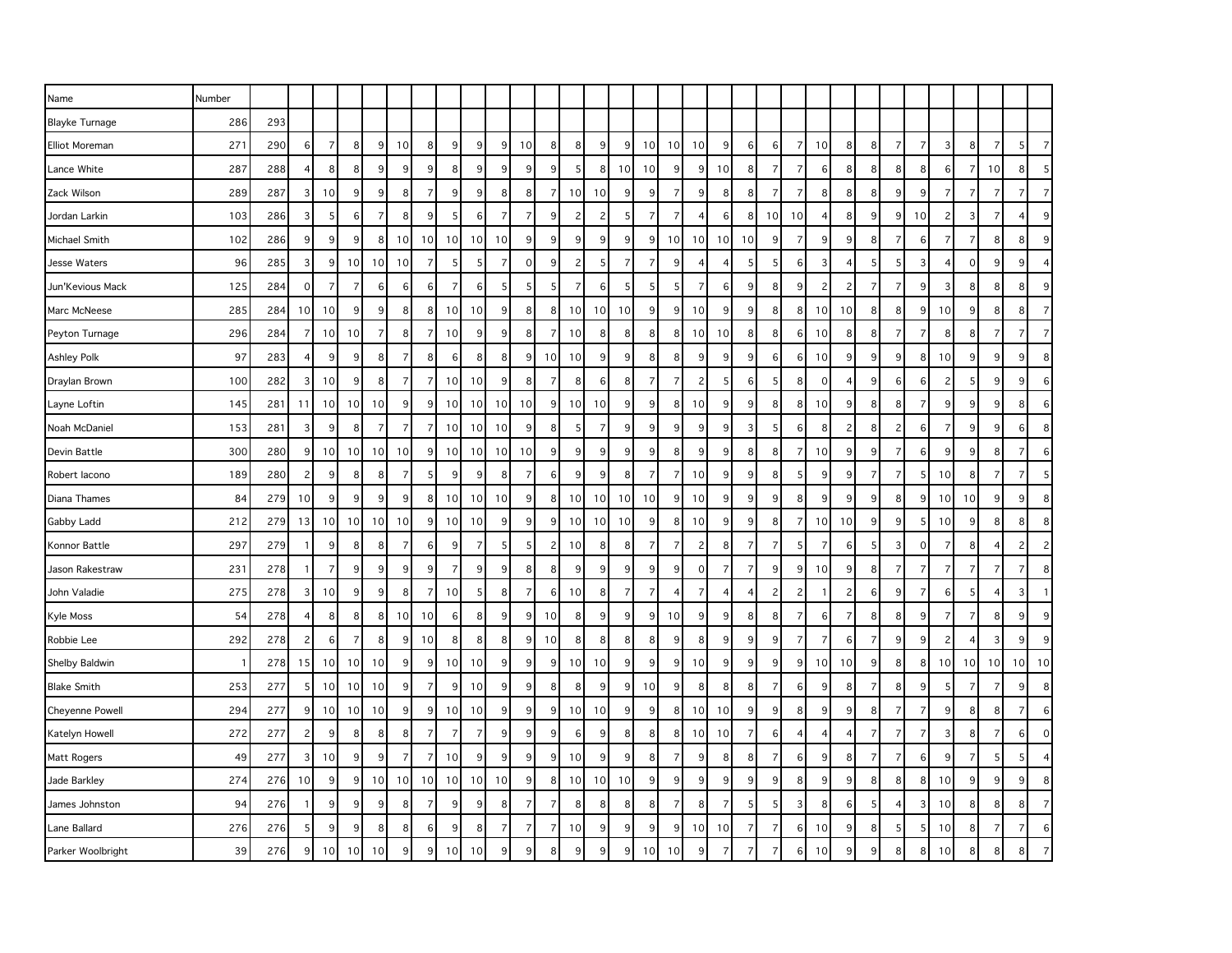| Angelle Harris           | 106 | 275 | 0                   |                 | 2               |                | 6               | 6              |             | 5               | 6              | 8              |                |                | 2               |                 | 5              | 0              | 0               | $\mathbf 0$         | 0               | 0               | 0              | 2               | 2              | 0              | 0              | $\mathbf 0$              | 0               | $\alpha$       | 0              | $\overline{0}$ | $\mathbf{0}$   |
|--------------------------|-----|-----|---------------------|-----------------|-----------------|----------------|-----------------|----------------|-------------|-----------------|----------------|----------------|----------------|----------------|-----------------|-----------------|----------------|----------------|-----------------|---------------------|-----------------|-----------------|----------------|-----------------|----------------|----------------|----------------|--------------------------|-----------------|----------------|----------------|----------------|----------------|
| Bobbie Jo Warren         | 88  | 275 | $\mathbf 0$         | $\mathbf{0}$    | $\overline{c}$  | 3              | $\Omega$        | $\mathbf 0$    | $\mathbf 0$ |                 | $\overline{c}$ | 4              | $\overline{7}$ | $\mathbf 0$    | 2               | $\overline{3}$  | $\overline{4}$ | 0              | $\overline{0}$  | $\overline{c}$      | $\mathbf{0}$    | $\overline{c}$  | $\mathbf 0$    | 2               | $\overline{c}$ | 8              | 2              | $\mathbf 0$              | $\mathbf{0}$    | $\Omega$       | $\mathbf 0$    | $\overline{2}$ | 6              |
| <b>Brandon Armstrong</b> | 290 | 275 | 4                   | 9               | 9               | 9              | 10 <sup>1</sup> | 10             | 8           | 9               | $9\,$          | 9              | 10             | $\overline{7}$ | 8 <sup>1</sup>  | 8               | 9              | 10             | $\vert 9 \vert$ | 9                   | 9               | 6               | 0              | 8 <sup>1</sup>  | 8              | 9              | 9              | 9                        | 9               | 9              | $9\,$          | 9              | $\overline{7}$ |
| Jeremiah Ranken          | 91  | 275 | $\overline{7}$      | 10              | 10              | 10             | 9               | 8              | 9           | 9               | 8              | 8              | 7              | 9              | 9               | 9               | 8              | 8              | 10              | 10                  | 9               | 8               | 8              | 10 <sup>1</sup> | 10             | 9              | 6              | 5                        | 9               | q              | 9              | 8              | $\overline{7}$ |
| Kirstie Lawrence         | 293 | 275 | 11                  | 10              | 10              | 9              | 9               | 9              | 10          | 9               | 9              | 9              | 8              | 10             | 10              | $\overline{9}$  | 9              | 8              | 10              | 9                   | 9               | 9               | 8              | 10 <sup>1</sup> | 10             | 9              | 9              | 8                        | 10 <sup>1</sup> | 10             | 10             | 9              | 9              |
| Shamara Taylor           | 105 | 275 | 23                  | 10              | 10 <sup>1</sup> | 10             | 10 <sup>1</sup> | 10             | 10          | 10 <sup>1</sup> | 10             | 10             | 9              | 10             | 10              | 10 <sup>1</sup> | 10             | 9              | 10              | 10                  | 10 <sup>1</sup> | 10              | 9              | 10 <sup>1</sup> | 10             | 10             | 9              | 9                        | 10              | 10             | 10             | 9              | 9              |
| Austin Johnson           | 205 | 274 | 11                  | 10              | 10              | 10             | 9               | 9              | 10          | 10 <sup>1</sup> | 10             | 9              | 9              | 10             | 10              | 9 <sup>1</sup>  | 9              | 8              | 10              | 9                   | 9               | 9               | 10             | 10 <sup>1</sup> | 9              | 9              | 8 <sup>1</sup> | 8                        | 9               | 9              | 8              | 8              | 8              |
| Dakota Platt             | 288 | 274 | $\overline{c}$      | 2               | 6               | $\overline{7}$ | $\overline{7}$  | $\overline{7}$ | 5           | 8               | 8              | 9              | 10             | $\overline{7}$ | $\overline{7}$  | 8               | 8              | 9              | $\Omega$        | $\mathbf 0$         | 5               | 6               | 10             | $\overline{0}$  | $\mathbf 0$    | 6              | 6              | 6                        | $\mathbf 0$     | $\Omega$       | 6              | $\overline{7}$ | $\overline{7}$ |
| <b>Hunter Spiers</b>     | 107 | 274 | $\mathbf 0$         | $\overline{4}$  | $\overline{4}$  | 3              | $\overline{7}$  | 9              | 8           | 9               | $\overline{7}$ | $\overline{7}$ | 8              | $\overline{4}$ | 8               | 9               | 5              | 5 <sup>1</sup> | $\overline{c}$  | 8                   | 3               | $\overline{4}$  | 8              | $\Omega$        | $\mathbf 0$    | 5              | 5              | 9                        | $\mathbf{0}$    | 0              | $\overline{7}$ | $\overline{7}$ | $\overline{4}$ |
| James Rhodes             | 92  | 274 | 6                   | 10              | 9               | 8              | 8 <sup>1</sup>  | $\overline{7}$ | 10          | 9               | 8              | 8              |                | 10             | 10              | 9               | 9              | 8              | 10              | 9                   | 8               | 8               | $\overline{7}$ | 10 <sup>1</sup> | 9              | 9              | 8              | 8                        | 9               |                | 9              | 8              | 8              |
| Katlyne Callahan         | 150 | 274 | 5                   | 10              | 9               | 9              | 8 <sup>1</sup>  | 8              | 10          | 10              | 8              | 8              | 6              | 10             | 9               | 8               | 8              | 3              | 10              | 9                   | 8               | 5               | $\overline{4}$ | 9               | 9              | 8              | 5              | $\overline{4}$           | 9               | 7              | 8              | $6 \mid$       | 6              |
| Kennedy Hannah           | 128 | 274 | 10                  | 10              | 10              | 9              | 9               | 8              | 10          | 9               | 9              | 9              | 8              | 10             | 10              | 9               | 8              | 8              | 10              | 10                  | 10              | 9               | 9              | 10              | 9              | 9              | 9              | 9                        | 10              |                | 9              | 9              | 8              |
| Tyler Johnston           | 95  | 274 | 8                   | 10 <sup>1</sup> | 10              | 10             | $\overline{9}$  | 9              | 10          | 10              | 9              | $\overline{9}$ | 8              | 10             | 9 <sup>°</sup>  | 9               | 9              | 8 <sup>1</sup> | 9               | 9                   | 9               | 9               | 8              | 10              | 9              | 8              | 8 <sup>1</sup> | 6                        | 10              | 9              | 9              | 6              | $\overline{7}$ |
| Jordan Barber            | 284 | 273 | 9                   | 10              | 10              | 9              | 9               | 9              | 10          | 10              | 9              | 9              | 8              | 6              | 10              | 10              | 9              | 9              | 9               | 9                   | 8               | 8               | 7              | 10 <sup>1</sup> | 10             | 9              | 9              | 9                        | 6               | 7              | 10             | 9              | $\overline{7}$ |
| Jordan Russell           | 281 | 273 | 5                   | 10              | 9               | 9              | 9               | 8              | 7           | $\overline{7}$  | 9              | 9              | 9              | $\overline{7}$ | 8               | 10              | 10             | 10             | $\overline{1}$  | 10                  | 9               | 9               | $\overline{7}$ | $\overline{0}$  | 3              | $\mathbf{1}$   | 5              | $\overline{7}$           | 6               | 6              | 9              | $\overline{9}$ | 6              |
| Anna Tindell             | 123 | 272 | 5                   | 9               | 8               | $\overline{7}$ | $\overline{7}$  | 6              | 10          | 10              | $\overline{7}$ | $\overline{7}$ | 8              | 9              | 10              | 9               | 8              | $\overline{7}$ | 10              | 10                  | 9               | 9               | 8              |                 | 5              | 6              | 6              | $\overline{7}$           | $\mathbf{1}$    | $\overline{4}$ | 5              | 8              | 9              |
| Joe Lee Ruthland         | 211 | 272 | $\mathbf 0$         | $\mathbf{2}$    | $\overline{4}$  | $\overline{7}$ | 8 <sup>1</sup>  | $\mathbf 0$    | 4           | 5               | 6              | 6              | 7              | $\overline{c}$ | 3               | 3               | 8              | 9              | $\mathbf 0$     | $\mathbf 0$         | 3               | $\overline{c}$  | 5              | $\overline{0}$  | $\overline{c}$ | $\overline{7}$ | 9              | $\overline{c}$           | $\circ$         | $\mathbf 0$    | $\mathbf{1}$   |                | $\overline{4}$ |
| Sklyer Magee             | 98  | 272 | $\mathbf 0$         | 6               | 6               | $\overline{7}$ | $\overline{7}$  | 8              | 6           | 6               | 6              | $\overline{7}$ | 7              | 6              | $\overline{7}$  | $\overline{7}$  | 8              | 9              | 3               | $\overline{4}$      | 6               | 7               | $\overline{7}$ | 5               | 6              | $\overline{7}$ | 9              | 9                        | 5               | 6              | 8              | 9              | 9              |
| Kelby Wall               | 52  | 271 | $\overline{c}$      | $\overline{7}$  | 6               | 7              | 9               | 10             | 7           | 8               | 8              | 9              | q              | 9              | 9               | 9               | -5             | 7              | $\mathbf 0$     | 4                   | 5               | 6               | 7              | 3               | -5             | 7              | 8 <sup>1</sup> | 10                       | 3               | 5              | 6              | $\overline{7}$ | $\overline{7}$ |
| Madison Burrow           | 280 | 271 | 5                   | 9               | 9               | 8              | 8 <sup>1</sup>  | 8              | 10          | 9               | 9              | 9              | 8              | 10             | 8 <sup>2</sup>  | 8               | 8              | 7              | 10              | 10                  | 9               | 9               | $\overline{7}$ | 10 <sup>1</sup> | 9              | 9              | 9              | $\overline{7}$           | 9               | 9              | 9              | 8              | 5              |
| T'Keyah Catchings        | 127 | 271 | $\mathbf 0$         | $\mathbf{0}$    | $\mathbf 0$     | $\Omega$       | $\overline{2}$  | 6              | $\mathbf 0$ |                 | 6              | 8              | F,             | $\mathbf 0$    | 8 <sup>1</sup>  |                 | 9              | 2              | $\Omega$        | $\mathbf 0$         | $\mathbf 0$     | $\mathbf 0$     | 6              | $\Omega$        | $\mathbf 0$    | $\mathbf 0$    |                | 6                        | $\mathbf{O}$    | $\Omega$       | $\mathbf 0$    | $\overline{0}$ | $\mathbf{0}$   |
| <b>Trey Davis</b>        | 46  | 271 | $\mathbf 0$         | $\mathbf{0}$    | $\overline{0}$  |                | $\overline{4}$  | 5              | 6           | $\overline{c}$  | $\mathbf 0$    | $\overline{0}$ | $\Omega$       | $\mathbf 0$    | $\overline{4}$  | $\overline{a}$  | 6              | 9              | $6 \mid$        | $\mathsf{O}\xspace$ | $\mathbf{0}$    | 0               | $\mathbf 0$    | $\Omega$        | $\mathbf 0$    | $\overline{1}$ | $\overline{4}$ | $\mathbf 0$              | $\mathbf 0$     | $\mathbf 0$    | $\mathbf 0$    | $\overline{0}$ | $\mathbf{0}$   |
| Amber Henry              | 87  | 270 | $\mathbf 0$         | $\overline{3}$  | $\overline{7}$  | 6              | $\overline{2}$  | $\mathbf 0$    | $\Omega$    | $\Omega$        | 3              | $\overline{c}$ | Э              | $\Omega$       | $\Omega$        | $\Omega$        | 9              | 4              | $\Omega$        | $\mathsf{O}\xspace$ | $\Omega$        | $\Omega$        | $\Omega$       | $\Omega$        | $\mathbf 0$    | $\Omega$       | $\Omega$       | $\overline{\mathcal{L}}$ | $\overline{7}$  |                | $\overline{4}$ |                | $\Omega$       |
| Christian Brown          | 119 | 270 | $\overline{c}$      | 9               | 9               | 8              | 8 <sup>1</sup>  | 8              | 10          | 9               | 9              | 8              | 8              | $9\,$          | 9               | $\overline{9}$  | 9              | 8              | 10              | 6                   | 8               | 7               | 6              | 9               | 8              | 8              | 8              | $\overline{7}$           | 9               | 9              | $9\,$          | 8 <sup>1</sup> | 8              |
| Himawari Segami          | 295 | 270 | 8                   | 10 <sup>1</sup> | 10              | 9              | 8 <sup>1</sup>  | 8              | 10          | 9               | 9              | 8              | 8              | 10             | 10              | 9               | 9              | 8              | 9               | 9                   | 10              | $\overline{7}$  | 6              | 10 <sup>1</sup> | 9              | 9              | 9              | 8                        | 10              | q              | 9              | $\overline{7}$ | 5              |
| Jacob Parchert           | 41  | 270 | 12                  | 9               | 10 <sup>1</sup> | 10             | 10 <sup>1</sup> | 10             | 10          | 10              | 9              | 9              | 9              | 10             | $\vert 9 \vert$ | $\overline{9}$  | 9              | 9              | $\overline{7}$  | 9                   | 10 <sup>1</sup> | 10 <sup>1</sup> | 10             | 10 <sup>1</sup> | 10             | 9              | 8 <sup>1</sup> | 8                        | 9               | 9              | 9              | 9              | 8              |
| Justin Rakestraw         | 230 | 270 | 6                   | 10 <sup>1</sup> | 10              | $\overline{7}$ | $\overline{7}$  | 5              | 10          | 9               | 9              | $\overline{7}$ | 7              | 10             | $\overline{9}$  | 9               | 9              | $\overline{7}$ | 9               | 8                   | 8               | 5               | 4              | 10 <sup>1</sup> | 9              | $\overline{7}$ | $\overline{7}$ | 3                        | 10 <sup>1</sup> | 9              | $\overline{7}$ | 4              | $\overline{4}$ |
| Karli Stringer           | 70  | 270 | 3                   | 6               | 8               | 9              | 9               | 9              | 9           | 9               | 10             | 8              | 6              | 6              | 7               | 7               | $\overline{7}$ | 10             | 4               | 6                   | 7               | 6               | 8              | 9               | 9              | 6              | 5              | $\overline{4}$           | $\overline{7}$  | 10             | $\overline{7}$ | 5 <sup>5</sup> | $\overline{7}$ |
| Wyatt Brumfield          | 243 | 270 | 11                  | 10 <sup>1</sup> | 10              | 10             | 9 <sup>1</sup>  | 8              | 9           | 8               | 8              | $\overline{7}$ | $\overline{7}$ | 10             | 10              | 10              | 10             | 9              | 10              | 10                  | 9               | 9               | 9              | 10              | 9              | 9              | 9              | 8                        | 10              | 9              | $9\,$          | 8 <sup>1</sup> | $\overline{7}$ |
| Kaitlin Moore            | 111 | 269 | 8                   | 9               | 9               | 9              | 10 <sup>1</sup> | 10             | 9           | 9 <sub>o</sub>  | 10             | 10             | 10             | 8              | 10              | 10              | 8              | 7              | 10              | 9                   | 9               | $\overline{7}$  | 5              | 9               | 8              | 7              | 7              | $\overline{7}$           | $\overline{7}$  | $\overline{7}$ | $\overline{7}$ | 9              | 6              |
| Keondra Banks            | 113 | 269 | $\overline{c}$      | 10              | 9               | 8              | 8 <sup>1</sup>  | -5             | 9           | 9               | $\overline{7}$ | $\overline{7}$ | 7              | 6              | $\overline{7}$  | 8               | 9              | 9              | $\overline{7}$  | 6                   | 8               | 6               | 6              | 2               | 9              | 10             | 6              | 8                        | 9               | 9              | 8              | $\overline{7}$ | $\overline{4}$ |
| Keyanna Holliday         | 104 | 269 | 10                  | 10              | 10              | 10             | 9 <sub>l</sub>  | 8              | 10          | 10              | 10             | 9              | 8              | 10             | $\vert 9 \vert$ | 9               | 8              | 8 <sup>1</sup> | 10              | 9                   | 8               | 8               | 7              | 10 <sup>1</sup> | 10             | 7              | 8              | 6                        | 9               | 8              | 8              | $\overline{7}$ | $\overline{7}$ |
| Lacala Renfrow           | 283 | 269 | $\mathsf{O}\xspace$ | 8               | 5               | 3              | $\Omega$        | $\epsilon$     |             |                 |                | 0              |                | $\mathbf 0$    | 9               |                 | $\Omega$       |                |                 |                     |                 |                 |                | 3               | C              | 0              | $\Omega$       | $\Omega$                 | 0               |                | $\Omega$       |                | $\Omega$       |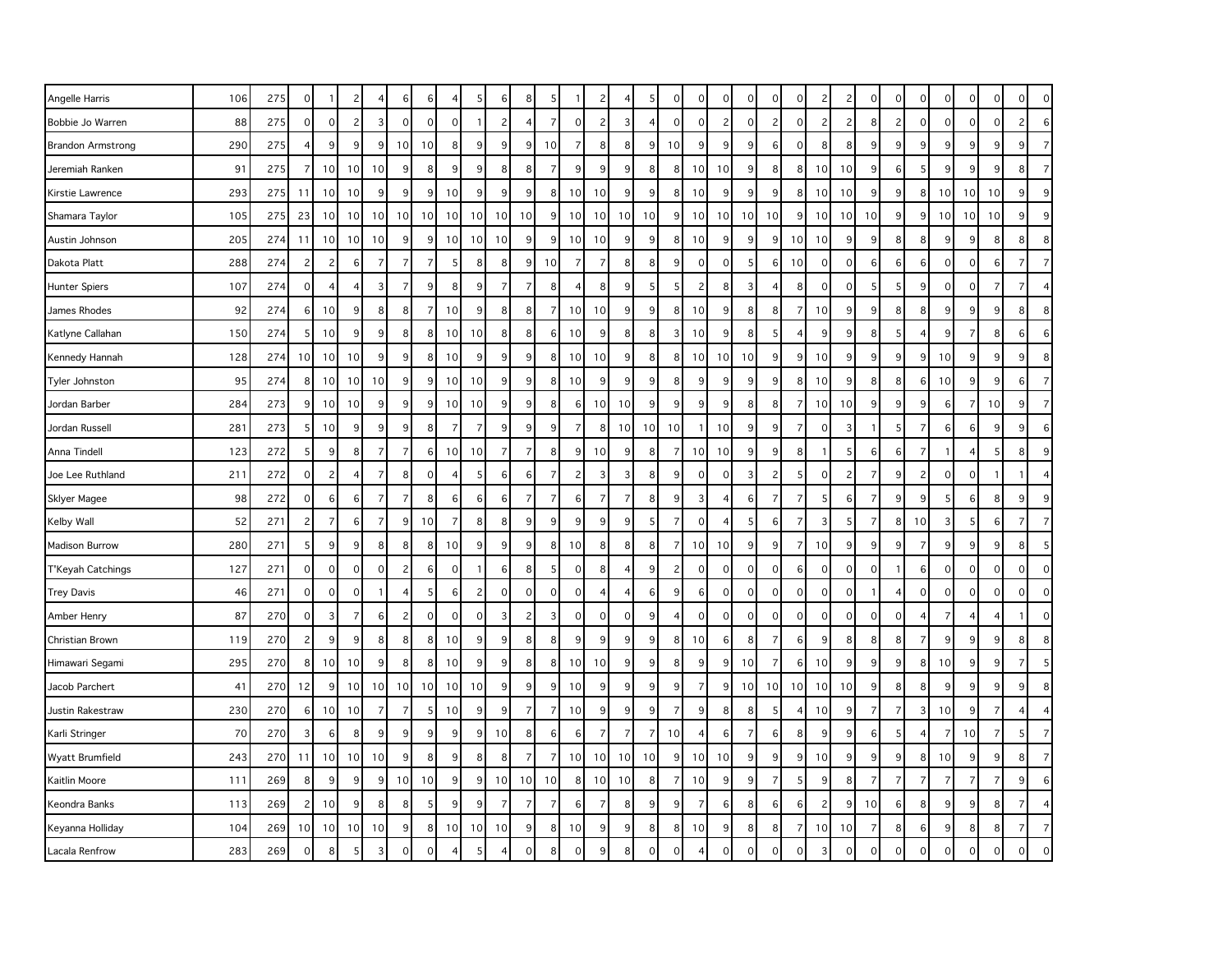| Luke Simmons          | 75  | 269 | 3              | 9               | 10             | 9              | 7               | $\overline{4}$ | 8              | 8              | 7              | $\overline{7}$ | 6              | 10             | 10             | 9               | 8              | 6               | 5              |                | 3              | 3              | 3               | 9              | -7    | 7              |                | $\overline{c}$      | 5               |             |                | 2              | $\mathsf{O}\xspace$ |
|-----------------------|-----|-----|----------------|-----------------|----------------|----------------|-----------------|----------------|----------------|----------------|----------------|----------------|----------------|----------------|----------------|-----------------|----------------|-----------------|----------------|----------------|----------------|----------------|-----------------|----------------|-------|----------------|----------------|---------------------|-----------------|-------------|----------------|----------------|---------------------|
| Alisa Promise         | 291 | 268 | 11             | 10 <sup>1</sup> | 10             | 10             | 9               | 9              | 9              | 9              | 9              | 9              | 8              | 10             | 10             | 10              | 9              | 9 <sub>l</sub>  | 10             | 10             | 9              | 8              | $\overline{7}$  | 10             | 9     | 9              | 9              | $\overline{7}$      | 10              | 10          | 9              | 9              | $8\phantom{1}$      |
| Emilea Creason        | 114 | 268 | $\overline{4}$ | 9               | 9              | 9              | 9 <sub>o</sub>  | 8              | 10             | 9              | $9\,$          | 9              | 8              | 9              | 9              | 9               | 9              | 8 <sup>1</sup>  | 10             | 9              | $8\phantom{1}$ | 8              | $\overline{7}$  | 10             | $9\,$ | 9              | 9              | 8                   | 9               | 9           | $9\,$          | 10             | 8                   |
| James Graham          | 35  | 268 | $\overline{c}$ | 9               | $\overline{7}$ | 6              | 5               | 3              | 10             | 9              | $\overline{7}$ | 6              | $\mathbf 0$    | 9              | 9              | 6               | 6              | 5               | 10             | 9              | 9              | 8              | $\mathbf{1}$    | 6              | 8     | $\overline{c}$ | $\overline{c}$ | $\mathsf{O}\xspace$ | 9               | 5           | $\overline{7}$ | 5              | $\mathbf 0$         |
| Jeffery Nolan         | 124 | 268 | $\mathbf{1}$   | $\overline{2}$  | 3              | 9              | 7               | $\mathbf 0$    | 8              | 8              | 8              | 5              |                | 10             | 9              | 8               | 7              | 3               | $\overline{c}$ | 2              | $\overline{2}$ | 3              | 8 <sup>1</sup>  | 0              | 9     | 3              | 0              | $\mathbf 0$         | 9               | 7           | 7              | 7              | 6                   |
| Ramsey Jones          | 251 | 268 | 5              | 9               | 9              | 9              | 9               | $\overline{7}$ | 9              | 9              | 9              | 8              | 8              | 10             | 10             | 10              | 9              | 9               | $\overline{7}$ | 8              | 8              | 8              | 9 <sup>1</sup>  | 9              | 9     | 8              | 8              | 9                   | 10 <sup>1</sup> | 10          | 9              | 8 <sup>1</sup> | $\boldsymbol{8}$    |
| Jacob Tudor           | 174 | 267 | 10             | 9               | 9              | 9              | 8 <sup>1</sup>  | 8              | 10             | 10             | 10             | 9              | 9              | 10             | 10             | 10              | 9              | 9               | 10             | 9              | $8\phantom{1}$ | $\overline{7}$ | $\overline{7}$  | 10             | $9\,$ | 8              | 7              | $\overline{7}$      | 10              | 10          | 9              | 8 <sup>1</sup> | 8                   |
| Dean Dickinson        | 99  | 266 | $\overline{c}$ | 9               | 9              | 8              | $\overline{7}$  | 5              | $\overline{7}$ | $\overline{7}$ | 6              | 6              | 8              | 9              | 9              | 9               | 9              | $\overline{7}$  | 10             | 10             | 8              | 8              | $\overline{7}$  |                | 9     | 9              | 8              | $\overline{7}$      | 8               | 7           | $\overline{7}$ | $6 \mid$       | 6                   |
| Morgan Allee          | 148 | 266 | 3              | 3               | 6              | $\overline{7}$ | $\overline{7}$  | 9              | 4              | 6              | 8              | 8              | 10             | 6              | $\overline{7}$ | 9               | 9              | 10 <sup>1</sup> | 6              | $\overline{7}$ | 9 <sub>o</sub> | 9              | 10              | 6              | 6     | 6              | 5              | 8                   | 3               | 3           | 5              | $6 \mid$       | $\overline{7}$      |
| Payton Keith          | 223 | 266 | 15             | 10 <sup>1</sup> | 10             | 10             | 10              | 9              | 10             | 10             | 10             | 9              | 9              | 10             | 10             | 10              | 9              | 8               | 9              | 9              | 9              | 9              | 8               | 10             | 10    | 8              | 8              | 8                   | 10 <sup>1</sup> | 10          | 10             | 9              | 9                   |
| Samantha Rayburn      | 270 | 266 | 6              | 10 <sup>1</sup> | 9              | 9              | 8               | 8              | 10             | 9              | 9              | 8              | 8              | 10             | 10             | 10              | 9              | 9               | 9              | 9              | $\overline{9}$ | 8              | 7               | 9              | 9     | 8              | 7              | $\overline{7}$      | 10              | 9           | 9              | 8              | $\overline{7}$      |
| Ashton Coon           | 298 | 265 | $\overline{c}$ | 10              | 10             | 9              | 8               | 8              | 8              | $\overline{7}$ | $\overline{7}$ | $\overline{7}$ |                | 9              | 8              | 7               | $\overline{7}$ | $\overline{7}$  | 9              | 9              | 8              | 6              | 2               | 8              | 6     | 5              |                | $\overline{4}$      | 9               |             | 5              |                | $\mathsf{O}\xspace$ |
| <b>Brandon Broome</b> | 76  | 265 | 13             | 10 <sup>1</sup> | 10             | 9              | 9               | 8              | 10             | 10             | 10             | 10             | 9              | 10             | 10             | 10              | 9              | 9               | 10             | 10             | 9              | 9              | 8 <sup>1</sup>  | 9              | 9     | 9              | 8              | 8                   | 10              | 10          | 9              | 9 <sub>o</sub> | 9                   |
| Danesha McDuffey      | 89  | 265 | 6              | 10 <sup>1</sup> | 10             | 9              | 9               | 9              | 10             | 9              | 9              | 9              | 8              | 9              | 9              | 9               | 9              | 10 <sup>1</sup> | 10             | 8              | 8              | $\overline{7}$ | $\overline{7}$  | 9              | 9     | 9              | 8              | 8                   | 10              | 9           | 8              | 8 <sup>1</sup> | 8                   |
| Haley Keen            | 131 | 265 | $\overline{1}$ | 9               | 9              | 9              | 9               | 8              | 9              | 9              | 9              | 8              | 7              | 10             | 9              | $\overline{7}$  | 7              | $6 \mid$        | 9              | 8              | 8              | 6              | $6 \mid$        | 8              | 8     | 7              | 6              | 3                   | 8               | 7           | 6              | 5 <sub>l</sub> | $\overline{4}$      |
| Jacey Wall            | 57  | 265 | 16             | 10 <sup>1</sup> | 10             | 10             | 9               | 9              | 10             | 10             | 10             | 10             | 9              | 10             | 10             | 10              | 10             | 9               | 10             | 9              | 8              | 8              | 8               | 10             | 10    | 9              |                | 8                   | 10              | 10          | 9              | 9              | 9                   |
| Logan Thompson        | 44  | 265 | $\overline{c}$ | 6               | $\overline{7}$ | $\overline{7}$ | 9               | 10             | 6              | 7              | 8              | 9              | 9              | 5              | 7              | 8               | 8              | 8 <sup>1</sup>  | $\overline{1}$ | 3              | 5 <sub>5</sub> | $\overline{7}$ | 8 <sup>1</sup>  | -5             | 6     | $\overline{7}$ | 7              | 8                   | 10              | 9           | 9              | 7              | $\overline{7}$      |
| Marcus McLaurin       | 110 | 265 | 5              | 10              | 9              | 9              | $\overline{7}$  | 6              | 10             | 10             | 10             | 9              | 9              | 10             | 9              | 9               | 9              | 8 <sup>1</sup>  | $\overline{7}$ | $\overline{7}$ | 6              | 5              | 4               | 9              | 9     | 5              | 5              | $\overline{c}$      | 9               | 9           | $\overline{7}$ | 5 <sup>1</sup> | $\overline{4}$      |
| Alec Cook             | 122 | 264 | 4              | 8               | 8              | 8              | 10              | 9              | 8              | 9              | 9              | 10             | 10             | 7              | 8              | $\overline{7}$  | 8              | 9               | -5             | 6              | 8              | 9              | 9 <sup>1</sup>  | 6              | 8     | 9              | 9              | $\overline{7}$      | 5               | 6           | 8              | 9 <sup>1</sup> | 10                  |
| <b>Brandon Walker</b> | 126 | 264 | $\mathbf{1}$   | 6               | 6              | $\overline{7}$ | 8               | 9              | $\overline{7}$ | 6              | 8              | 8              |                | $\overline{7}$ | $\overline{7}$ | 8               | 5              | 5               |                | 6              | $\overline{7}$ | 8              | $\overline{0}$  | 6              | 6     | $\overline{7}$ | 4              | 10                  | 3               | 5           | 5              | 8              | 8                   |
| <b>Dillion Taylor</b> | 116 | 264 | 5              | 9               | 9              | 9              | 8               | 9              | $\overline{7}$ | 9              | 10             | 10             | 9              | $\overline{7}$ | 8              | 8               | 9              | 9               | 5              | 6              | 8              | 8              | 10 <sup>1</sup> | 6              | 8     | 8              | -7             | 10                  | 8               | 8           | 9              | 9 <sub>l</sub> | 10                  |
| Kaylyn Davis          | 77  | 264 | 21             | 10 <sup>1</sup> | 10             | 9              | 9               | 9              | 10             | 10             | 10             | 10             | 8              | 10             | 10             | 10 <sup>1</sup> | 10             | 10 <sup>1</sup> | 10             | 10             | 10             | 10             | 9 <sup>1</sup>  | 10             | 10    | 10             | 9              | 9                   | 10              | 10          | 10             | 9 <sub>o</sub> | $9\,$               |
| Andrew Pace           | 56  | 263 | 12             | 10 <sup>1</sup> | 10             | 9              | 9               | 9              | 10             | 10             | $\overline{9}$ | 9              | 8              | 10             | 10             | 10              | 9              | 8               | 10             | 10             | 8              | 8              | $\overline{7}$  | 10             | 10    | 9              | 8              | 5                   | 10              | 9           | 8              | 8 <sup>1</sup> | 8                   |
| Kodi Valore           | 261 | 263 | -1             | $\overline{7}$  | 8              | 9              | 9               | 9              | $\overline{7}$ | 8              | 8              | 9              | 10             | 9              | 9              | 9               | $\overline{7}$ | 8 <sup>1</sup>  | 6              | 8              | 5              | $\overline{7}$ | $6 \mid$        | $\overline{4}$ | -5    | 5              | 6              | 8                   | 8               | 7           | 9              | $\overline{7}$ | $\overline{4}$      |
| Robert Grubbs         | 254 | 263 | 11             | 8               | 8              | 10             | 10 <sup>1</sup> | 10             | 8              | 8              | 8              | 9              | 10             | 10             | 10             | 10 <sup>1</sup> | 10             | 9 <sub>l</sub>  | 10             | 9              | 9              | 8              | 8 <sup>1</sup>  | 10             | 9     | 9              | 6              | 5                   | 10              | 9           | 8              | 7              | $\overline{7}$      |
| Scott Kennedy         | 180 | 263 | 3              | 9               | 9              | 9              | 9               | 10             | 9              | 9              | 9              | 8              | 10             | 8              | 8              | 8               | 9              | 10              | 9              | 9              | 8              | 8              | 8               | 9              | 9     | 9              | 8              | $\overline{7}$      | 9               | 9           | 9              | 9              | 8                   |
| <b>Tiffany Dewitt</b> | 241 | 263 | $\mathbf 0$    | $\overline{0}$  | $\mathbf 0$    | $\mathbf 0$    | $\mathbf 0$     | 3              | 8              | .5             | $\overline{4}$ |                | $\overline{c}$ | 5              | 3              | 3               | 7              | $\mathbf 0$     | -1             | $\overline{c}$ | $\mathbf{O}$   | $\mathbf 0$    | $\Omega$        | $\mathbf 0$    | 3     | 2              | $\mathbf 0$    | $\mathbf 0$         | $\overline{4}$  | $\mathbf 0$ | $\mathbf 0$    | $\mathbf 0$    | $\mathbf 0$         |
| Will Permenter        | 63  | 263 | 3              | $\overline{7}$  | $\overline{7}$ | $\overline{7}$ | 9               | 9              | $\overline{7}$ | $\overline{7}$ | $\overline{7}$ | $\overline{7}$ | 10             | 8              | 8              | 8               | 10             | 10              | 8              | 8              | $\overline{7}$ | 6              | 9               | 9              | 8     | 8              | $\overline{7}$ | 6                   | 4               | 6           | $\overline{7}$ | 8              | 8                   |
| <b>Bailey Simmons</b> | 45  | 262 | $\overline{c}$ | $\overline{9}$  | 9              | 9              | 9               | -5             | 10             | 9              | 8              | 8              | 7              | 10             | 9              | 9               | $\overline{7}$ | $\overline{7}$  | $\overline{7}$ | $\overline{7}$ | $\overline{7}$ | 5              | 5               | 9              | 8     | 8              | 6              | 5                   | 9               | 8           | $\overline{7}$ | 2              | $\overline{c}$      |
| Dawson Lomax          | 43  | 262 | 11             | 10 <sup>1</sup> | 10             | 10             | 10              | 9              | 10             | 10             | $9\,$          | 9              | 9              | 10             | 10             | 10              | 9              | 9               | 10             | 9              | 9              | 9              | 9               | 8              | 9     | 9              | 9              | 9                   | 10              | 9           | 9              | 9              | 8                   |
| <b>Erica Satterly</b> | 278 | 262 | 5              | 9               | 9              | $\overline{7}$ | $\overline{7}$  | $\overline{7}$ | 10             | 10             | 9              | 8              | 8              | 10             | 10             | 9               | 8              | 3               | 10             | 9              | 9              | 9              | 6               | 9              | 8     | $\overline{7}$ | $\overline{7}$ | 6                   | 9               | 9           | 8              | 8              | $\overline{3}$      |
| Ethan Hedden          | 242 | 262 | 6              | 9               | 9              | 9              | 9               | 8              | 9              | 9              | 9              | 9              | 9              | 10             | 10             | 10 <sup>1</sup> | 9              | 8 <sup>1</sup>  | 9              | 8              | $\overline{7}$ | 6              | 5 <sup>1</sup>  | 10             | 9     | 9              | 9              | 6                   | 10              | 10          | 9              | 8              | $\overline{7}$      |
| Hunter Brister        | 209 | 262 | 3              | 5               | 6              | 6              | 6               | 9              |                |                | 5              | 10             | 10             | $\mathbf 0$    | 6              | 5               | 6              | 8               |                | 6              | 8              | ε              |                 | 3              | 5     | 8              | 8              | 10                  | $\mathbf 0$     |             | 3              |                | 8                   |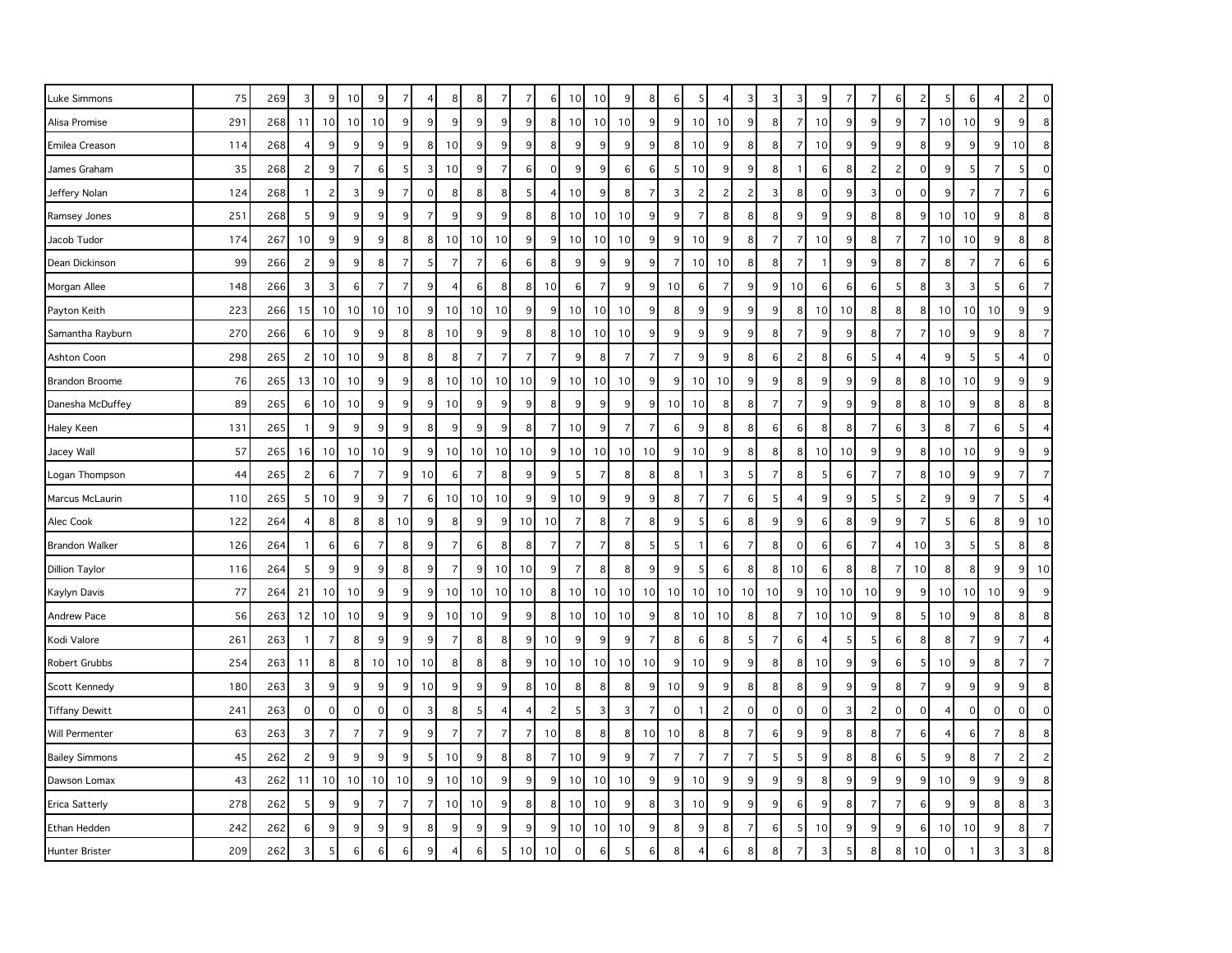| Chase Simmons        | 48  | 261 | -1             | 9               | 9               | 9  | 8               | 6              | 9              | 9               | 8              | 7              | 3  | 10             | 9              |                 | 7              | 6              | q              | 9              | 9              | 8              | 7                       | 8               | -7             |                |                | 5                       | 9               |                | 8              | 5              | $\mathbf{0}$     |
|----------------------|-----|-----|----------------|-----------------|-----------------|----|-----------------|----------------|----------------|-----------------|----------------|----------------|----|----------------|----------------|-----------------|----------------|----------------|----------------|----------------|----------------|----------------|-------------------------|-----------------|----------------|----------------|----------------|-------------------------|-----------------|----------------|----------------|----------------|------------------|
| Devin Gibson         | 273 | 261 | $\overline{1}$ | 8               | 6               | 5  |                 | $\mathbf 0$    | 8              | $\overline{7}$  | 5              | 5              | 3  | 10             | 8              |                 | 3              |                | 5              | 3              | 2              |                | $\Omega$                | 5 <sup>1</sup>  | $\overline{c}$ | $\overline{c}$ | $\mathbf 0$    | $\mathbf 0$             | $\overline{7}$  |                | 6              | $\overline{4}$ | $\mathbf{3}$     |
| Morgan Lumpkin       | 143 | 261 | $\overline{4}$ | 9               | 9               | 9  | 9 <sup>1</sup>  | 9              | 10             | 10              | 10             | 9              | 6  | 10             | 9              | $\overline{9}$  | 9              | 8              | 9              | 8              | 8              | 8              | $\overline{7}$          | 8 <sup>1</sup>  | 9              | $\overline{7}$ | $\overline{7}$ | 6                       | 9               | q              | 9              | 8 <sup>1</sup> | 8                |
| <b>Colby Polk</b>    | 121 | 260 | 5              | 10              | 9               | 9  | 9               | 9              | 10             | 10              | 9              | 9              | 8  | 9              | 8              | 8               | 8              | 8              | 10             | 8              | $\overline{7}$ | $\overline{7}$ | $\overline{7}$          | 8 <sup>1</sup>  | 8              | $\overline{7}$ | $\overline{7}$ | 4                       | 10              | $\overline{c}$ | 9              | 9              | 8                |
| Jonathan Rainey      | 90  | 260 | 7              | 8               | 8               | 9  | $\overline{9}$  | 9              | 10             | 10              | 9              | 9              | 9  | 8              | 9 <sup>°</sup> | 9               | 10             | 10             | 10             | 9              | $\overline{9}$ | 9              | 8                       | 10              | 9              | 9              | 8              | $\overline{7}$          | 9               |                | 10             | 7              | $6 \overline{6}$ |
| Kyle Sones           | 79  | 260 | -1             | 10              | 7               | 4  | $\overline{7}$  | 3              | 9              | 8               | $\overline{7}$ | 6              | 3  | 8              | 8              |                 | $\overline{4}$ | 6              | 9              | 8              | 6              | 3              |                         | 2               | 3              | 3              | 4              | 8                       | $\mathbf 0$     | $\Omega$       | 5              | $\overline{4}$ | $\overline{3}$   |
| Mark McKenzie        | 244 | 260 | 5              | 10              | 9               | 9  | 9               | 9              | $\overline{7}$ | 8               | 8              | 10             | 10 | 10             | 10             | 9               | 9              | 9              | 2              | 3              | 6              | $\overline{7}$ | 8                       | 5 <sup>1</sup>  | 6              | $\overline{7}$ | 7              | 9                       | 9               | 6              | 8              | 8 <sup>°</sup> | 8                |
| Morgan Hamilton      | 138 | 260 | 4              | $\overline{7}$  | 8               | 8  | 9               | 10             | 5              | 7               | 8              | 9              | ε  | 5              | $\overline{7}$ |                 | $\overline{7}$ | 10             | $\overline{c}$ | 6              | 7              | 8              | 5                       | 6               | 6              | 9              | 9              | 8                       | 6               | $\overline{ }$ | 9              | 10             | 10               |
| Rachel Casey         | 260 | 260 | $\overline{3}$ | 9               | 9               | 8  | 8 <sup>1</sup>  | $\overline{7}$ | 10             | 10              | 9              | $\overline{7}$ | 6  | 9              | 9              | $\overline{9}$  | 9              | 10             | 9              | 8              | 6              | 6              | 6                       | 2               | $\overline{7}$ | 8              | 8              | $\overline{7}$          | 9               | 9              | 8              | $6 \mid$       | $\overline{4}$   |
| <b>Taylor Goode</b>  | 118 | 260 | 12             | 10 <sup>1</sup> | 10              | 9  | 8 <sup>1</sup>  | 8              | 10             | 10              | 9              | 9              | 8  | 10             | 10             | 9               | 9              | $\overline{7}$ | 10             | 10             | 10             | 9              | 8                       | 10 <sup>1</sup> | 10             | 10             | 9              | $\overline{7}$          | 9               | 9              | 8              | 8              | $\overline{7}$   |
| <b>Tyler Speagle</b> | 74  | 260 | 10             | 10 <sup>1</sup> | 10              | 10 | 9 <sup>1</sup>  | $\overline{7}$ | 10             | 10              | 9              | 9              | 8  | 10             | 10             | 10              | 6              | 6              | 9              | 9              | 8              | 8              | 8                       | 10 <sup>1</sup> | 9              | 8              | 8              | -5                      | 10              | 9              | 9              | 8 <sup>°</sup> | $\overline{7}$   |
| <b>Bradley Farve</b> | 246 | 259 | $\mathbf 0$    | $\overline{2}$  | -5              | 5  | 8 <sup>1</sup>  | 5              | 7              | 9               | 8              | 8              | 8  | $\overline{4}$ | 8              | 9               | 9              | $\overline{7}$ | -1             | $\overline{7}$ | 6              | $\mathbf 0$    | 9                       | 3               | $\overline{4}$ | 9              | 9              | 6                       | $\overline{4}$  |                | 5              | $\overline{7}$ | 8                |
| Houston Jennings     | 36  | 259 | 5              | 8               | 9               | 9  | 9 <sup>1</sup>  | 10             | 9              | 9               | 9              | $\overline{9}$ | 8  | 10             | 10             | 10              | 9              | 9              | $\overline{7}$ | 8              | 9              | 9              | 9                       | 8 <sup>1</sup>  | 8              | 8              | 8              | 9                       | $\overline{7}$  | 8              | 8              | 9              | 10               |
| <b>Blake Broome</b>  | 42  | 258 | 17             | 10              | 10 <sup>1</sup> | 10 | 10 <sup>1</sup> | 9              | 10             | 10 <sup>1</sup> | 10             | 9              | 9  | 10             | 10             | 10 <sup>1</sup> | 10             | 9              | 10             | 9              | 9              | 8              | 6                       | 10 <sup>1</sup> | 10             | 10             | 10             | 8                       | 10              | 8              | 8              | $\overline{7}$ | 5                |
| Gage Simmons         | 141 | 258 | $\overline{c}$ | 10              | 9               | 9  | 8 <sup>1</sup>  | $\overline{7}$ | 10             | 9               | 9              | 8              | 7  | 9              | 9              | 9               | 9              | 9              |                | $\overline{4}$ | 3              | $\overline{7}$ | 9                       | 9               | 5              | 8              | 5              | 5                       | 4               |                | 9              | 5 <sup>5</sup> | $\overline{7}$   |
| Jeremy Rakestraw     | 232 | 258 | 3              | 9               | 8               | 8  | 8 <sup>1</sup>  | 6              | 10             | 10              | 9              | 8              | 7  | 8              | 7              | 6               | 8              | 6              | 9              | 8              | $\overline{7}$ | $\overline{7}$ | 5                       | 10              | 8              | 6              | 6              | 3                       | 6               | 9              | 6              | $6 \mid$       | $\overline{4}$   |
| John Jones           | 112 | 258 | 5              | 10              | 9               | 9  | $\overline{9}$  | 8              | 10             | 9               | 9              | 8              | 8  | 10             | 10             | 9               | 8              | 6              | 10             | 9              | 9              | 8              | 8                       | 9               | 8              | 8              | 7              | 6                       | 9               | q              | $\overline{7}$ | $\overline{7}$ | $\overline{7}$   |
| Kim Steere           | 161 | 258 | 6              | 9               | 9               | 9  | 9 <sup>1</sup>  | 10             | 9              | 9               | 9              | 9              | 10 | 10             | 10             | $\overline{9}$  | 9              | q              | 9              | 9              | 8              | 8              | $\overline{7}$          | 10 <sup>1</sup> | 10             | 9              | 9              | 8                       | 9               | 9              | 8              | 8 <sup>1</sup> | 5                |
| Carmela Coumnas      | 14  | 257 | 9              | 10              | 10              | 9  | 9               | 8              | 10             | 10              | 10             | 10             | q  | 10             | 10             | 9               | 8              | $\overline{7}$ | 9              | 9              | 9              | 6              | $\overline{\mathbf{A}}$ | 10              | 9              | 9              | 8              | $\overline{7}$          | 8               | 8              | 6              | 5              | 5                |
| Michael Callihan     | 149 | 256 | 9              | 10              | 10 <sup>1</sup> | 10 | 9 <sup>1</sup>  | 9              | $\overline{7}$ | 9               | 9              | 9              | 9  | 8              | 9              | 9               | 10             | 10             | 9              | 9              | 8              | 8              | 9                       | 9               | 10             | 10             | 8              | 8                       | 10 <sup>1</sup> | 10             | 9              | 8 <sup>1</sup> | 8                |
| Nicole/Jessica Dobos | 147 | 256 | 9              | 10              | 10              | 10 | $\overline{9}$  | 9              | 10             | 10              | 9              | 9              | q  | 10             | 10             | 9               | 9              | 9              | 10             | 9              | 9              | 8              | $\overline{7}$          | 9               | 8              | 8              | 8              | 8                       | 10              | q              | 8              | 8 <sup>°</sup> | 6                |
| Alyssa Waldrop       | 258 | 255 | 12             | 10 <sup>1</sup> | 10              | 9  | 9               | 9              | 10             | 10              | 9              | 9              | 9  | 10             | 10             | 10 <sup>1</sup> | 10             | 10             | 10             | 9              | 9              | 9              | 8                       | 9               | 8              | 8              | 8              | 8                       | 10              | 10             | 9              | 9              | 8                |
| Griffin Aderhold     | 93  | 255 | $\mathbf 0$    | 8               | $\overline{7}$  | 6  | $\mathbf{1}$    | 6              | 5              | 9               | 9              | 8              | 8  | 3              | 8              | 8               | $\overline{7}$ | 6              | $\Omega$       | $\mathbf 0$    |                | 9              | $\overline{c}$          | $\Omega$        | 8              | 6              | $\overline{7}$ | -5                      | $\mathbf 0$     | $\Omega$       | 8              | 8 <sup>1</sup> | 5                |
| Jayde Pennington     | 277 | 255 | 10             | 9               | 9               | 9  | 10 <sup>1</sup> | 10             | 10             | 10              | 10             | 9              | 9  | 10             | 9              | 10              | 8              | 8              | 10             | 9              | 9              | 8              | $\overline{7}$          | 10 <sup>1</sup> | 9              | 8              | 7              | 6                       | 10 <sup>1</sup> | 9              | $9\,$          | 9              | 8                |
| Kaylee Daughdrill    | 282 | 254 | 11             | 10              | 9               | 9  | 9               | $\overline{7}$ | 10             | 10              | 9              | 9              | q  | 10             | 10             | 9               | 9              | 9              | 10             | 9              | 9              | 8              | $\overline{7}$          | 10 <sup>1</sup> | 10             | 9              | 9              | 9                       | 10              | 10             | 10             | 9              | 9                |
| <b>Bernard Booth</b> | 157 | 253 | 9              | 10 <sup>1</sup> | 10              | 10 | 9               | 9              | 10             | 10              | $9\,$          | 9              | 9  | 10             | 9              | $\overline{9}$  | 8              | 8              | 10             | 10             | 9              | 9              | 8                       | 9               | 9              | 9              | 8 <sup>1</sup> | 8                       | 10              | 9              | 9              | 9              | 9                |
| Irie Indridason      | 227 | 253 | $\mathbf{1}$   | 10              | 4               | 4  | 5 <sup>1</sup>  | $\mathbf 0$    | 7              | $\overline{7}$  | $\overline{7}$ | 9              | 9  | $\overline{4}$ | $6 \mid$       | 6               | $\overline{7}$ | $\overline{7}$ | 3              | 3              | 8              | 8              | 6                       | -1              | 9              | 8              | 5              | $\overline{\mathbf{1}}$ | $\mathbf 0$     | 7              | 8              | 8 <sup>1</sup> | 8                |
| Keith Sunford        | 233 | 253 | 3              | 9               | 9               | 9  | $\overline{7}$  | 7              | 9              | 9               | 8              | 8              | 8  | 10             | 9              | 8               | 8              | 8              | 9              | 9              | 9              | 7              | 5                       | 10 <sup>1</sup> | 10             | 9              | 7              | 6                       | 9               | 8              | 8              | $\overline{7}$ | $\overline{7}$   |
| Noah Berl            | 22  | 253 | 5              | 10              | 9               | 9  | 9               | 8              | 10             | 9               | $\overline{7}$ | $\overline{7}$ | 7  | 10             | 10             | 8               | 8              | 8              | 10             | 9              | 8              | 8              |                         | 9               | 9              | 8              | 5              | $\overline{4}$          | 9               | 8              | 8              | $\overline{7}$ | $\overline{7}$   |
| Yaquelin Magana      | 132 | 253 | 13             | 10              | 10              | 10 | 9               | 9              | 10             | 10              | 9              | 9              | q  | 10             | 10             | 10              | 10             | 9              | 10             | 10             | 9              | 9              | 9                       | 8 <sup>1</sup>  | 8              | 8              | 9              | 9                       | 10 <sup>1</sup> | 10             | 9              | 9              | $\overline{7}$   |
| Christopher McCain   | 154 | 252 | 11             | 10              | 10              | 10 | 10              | 9              | 10             | 10              | 9              | 9              | 8  | 10             | 10             | 10              | 9              | 9              | g              | 9              | 9              | 8              | 6                       | 10 <sup>1</sup> | 10             | 9              | 8              | $\overline{7}$          | 9               | c              |                | 5              | $\circ$          |
| <b>Hailey Reid</b>   | 85  | 251 | 4              | 10              | 9               | 8  | 7               | $\overline{7}$ | 10             | 9               | 9              | 9              | 9  | 10             | 10             | 9               | 9              | 9 <sup>1</sup> | 9              | 9              | 8              | 8              | 7                       | 8 <sup>1</sup>  | 8              | 8              | 8              | 6                       | 9               | 7              | $\overline{7}$ | $\overline{7}$ | 6                |
| Jacob Leach          | 129 | 251 | 10             | 10              | 10              | 9  | 9               | 8              | 10             | 10              | 9              | 9              |    | 10             | 10             | 10              | 10             | 8              | 10             | 9              |                |                |                         | 9               | 8              | 8              | 8              | 8                       | 10              |                | 9              |                |                  |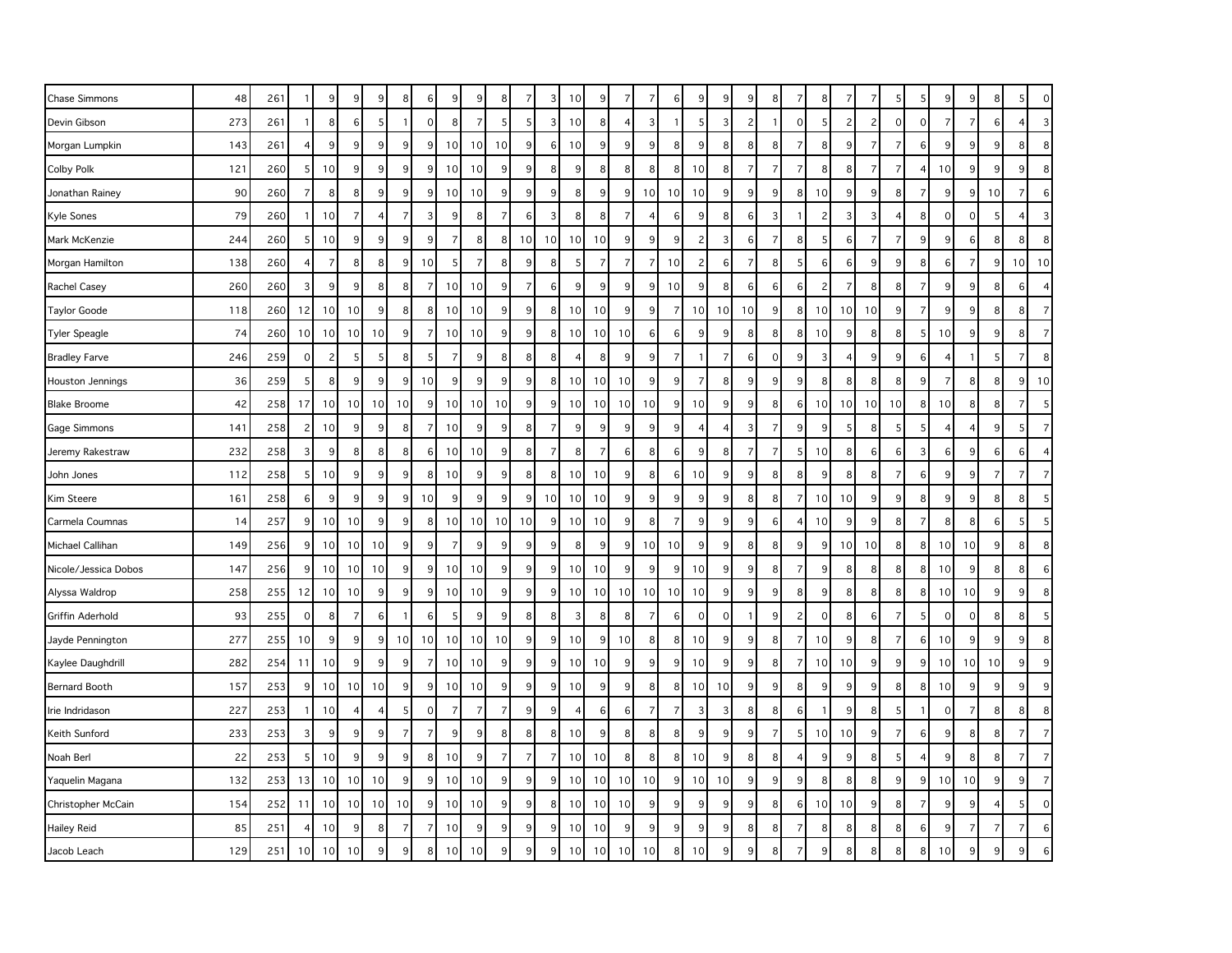| Jeremiah Turner      | 101 | 251 | 3              | 10 <sup>1</sup> | 9              | 9  | 8               | 6              | 10 | 10             | 9              | 9              | 9              | 9              | 9              | 8               | 7              | 8              | 9                        | 8              | 8               | -7             | 6              | 6              | 6              | 6              |                | 8                | 9               | $\mathbf{b}$   | 8              | 7              | $\overline{7}$ |
|----------------------|-----|-----|----------------|-----------------|----------------|----|-----------------|----------------|----|----------------|----------------|----------------|----------------|----------------|----------------|-----------------|----------------|----------------|--------------------------|----------------|-----------------|----------------|----------------|----------------|----------------|----------------|----------------|------------------|-----------------|----------------|----------------|----------------|----------------|
| Kay kay Walker       | 136 | 251 | 12             | 10 <sup>1</sup> | 10             | 10 | 9 <sup>1</sup>  | 9              | 10 | 10             | 9              | 9              | 9              | 10             | 10             | 10              | 9              | 9 <sub>l</sub> | 10                       | 9              | 9               | 8              | $\overline{7}$ | 10             | 10             | 9              | 9              | 8                | 10              | 9              | 8              | 8              | 8              |
| Nathiel Fayard       | 142 | 251 | 8              | 10 <sup>1</sup> | 10             | 9  | 9 <sub>o</sub>  | $\overline{7}$ | 10 | 9              | 8              | 8              | 7              | 10             | 10             | 10              | 8              | 7              | 10                       | 8              | $\overline{7}$  | 8              | $6 \mid$       | 9              | 9              | 8              | 8              | $6 \overline{6}$ | 10              | 9              | $\overline{7}$ | 7              | $\overline{7}$ |
| <b>Tyler Robbins</b> | 10  | 251 | 11             | 8               | 10             | 10 | $\overline{7}$  | 6              | 10 | 10             | 10             | 9              | q              | 10             | 10             | 8               | 8              | 9              | 9                        | 9              | $\overline{5}$  | 6              | 8              | 10             | 10             | 8              | 8              | 8                | 10              | 10             | 8              | 8              | $\overline{7}$ |
| Ashley Holden        | 215 | 250 | 16             | 10 <sup>1</sup> | 10             | 9  | 9               | 9              | 10 | 10             | 10             | 10             | 10             | 10             | 10             | 10              | 9              | 9              | 10                       | 10             | 9               | 9              | 9 <sup>1</sup> | 10             | 10             | 10             | 9              | 8                | 10              | 9              | 9              | 9              | 9              |
| Ashlyn Jonhston      | 266 | 250 | 9              | 10 <sup>1</sup> | 10             | 10 | 10              | 9              | 9  | 9              | 9              | 10             | 10             | 9              | 9              | 9               | 9              | 9              | 10                       | 10             | 9               | 8              | 8 <sup>1</sup> | 9              | 9              | 8              | 8              | 8                | 10              | 9              | 9              | 8              | 8              |
| Chase Griffith       | 225 | 250 | $\overline{c}$ | 10 <sup>1</sup> | 10             | 9  | 8               | $\overline{3}$ | 9  | 8              | 8              | 7              | 6              | 9              | 8              | 6               | 5              | 3              | 7                        | 6              | 5 <sub>5</sub>  | 5              | 3              | 4              | $\overline{c}$ | 2              | 8              | $\overline{7}$   | $\mathbf 0$     | $\mathbf 0$    | 6              | 5 <sub>l</sub> | 5              |
| Elizabeth Panter     | 192 | 250 | 6              | 10              | 9              | 9  | 9               | 9              | 10 | 10             | 10             | 9              | 9              | 9              | 9              | 9               | 9              | 9              | 9                        | 8              | $\overline{7}$  | $\overline{7}$ | $\overline{7}$ | 9              | 8              | $\overline{7}$ |                | $\overline{7}$   | 10              | 10             | 6              | 8              | 9              |
| Keeley Wilkinson     | 26  | 250 | $\mathbf{1}$   | 9               | 7              | 2  | 4               | 8              | 10 | 9              | 9              | 6              | 6              | 6              | 6              | 9               | $\overline{7}$ | 4              | $\overline{4}$           | 8              | $\overline{7}$  | 6              | 5 <sup>1</sup> | 7              | 6              | 5              | 4              | 5                | -1              | 3              | 7              | 4              | 5              |
| Jayden Bridges       | 137 | 249 | 16             | 10 <sup>1</sup> | 10             | 10 | 10              | 9              | 10 | 10             | 9              | 9              | 8              | 10             | 10             | 10              | 9              | $\overline{7}$ | 10                       | 10             | 10              | 8              | 8 <sup>1</sup> | 10             | 9              | 8              | 8              | 10 <sup>1</sup>  | 10              | 10             | 9              | 9              | 8              |
| Larry Rayburn        | 210 | 249 | $\mathbf 0$    | 5 <sub>l</sub>  | $\overline{7}$ | 9  | 9               | $\mathbf 0$    | 7  | $\overline{7}$ | $\overline{7}$ | $\overline{7}$ | 7              | 9              | 7              | $\overline{7}$  | $\overline{7}$ | 6              | 3                        | 8              | $\overline{7}$  | 5              | 5              | 7              | 6              | 3              | 5              | $\overline{7}$   | 7               | -7             | $\overline{7}$ | 6              | 6              |
| Nathan Smith         | 171 | 249 | 8              | 10 <sup>1</sup> | 10             | 10 | 9               | 9              | 10 | 10             | 9              | 8              |                | 10             | 10             | 9               | 8              | 8              | 9                        | $\overline{7}$ | $\overline{7}$  | $\overline{7}$ | 6              | 10             | 8              | 8              |                | 6                | 8               | 8              | $\overline{7}$ | 6              | 6              |
| Patrick Cronin       | 172 | 249 | 8              | 10 <sup>1</sup> | 9              | 8  | 8               | 8              | 10 | 10             | $\overline{9}$ | 9              | -7             | 10             | 10             | 9               | 9              | 9              | 10                       | 9              | $\overline{9}$  | 8              | 5 <sup>1</sup> | 10             | 9              | 9              | 7              | $\overline{7}$   | 10              | 9              | 8              | 8              | $\overline{7}$ |
| Kimber Holifield     | 134 | 248 | 10             | 10 <sup>1</sup> | 9              | 9  | 9               | 9              | 10 | 10             | 10             | 9              | 9              | 10             | 10             | $\overline{9}$  | 8              | 8              | 10                       | 10             | 9               | 9              | 8 <sup>1</sup> | 10             | 10             | 9              | 8              | 8                | 9               | 9              | 9              | 8              | 8              |
| Laisha Owens         | 59  | 248 | 17             | 10 <sup>1</sup> | 10             | 10 | 9               | 9              | 10 | 10             | 10             | 10             | 9              | 10             | 10             | 10 <sup>1</sup> | 9              | 9              | 10                       | 10             | 10 <sup>1</sup> | 9              | 9 <sup>1</sup> | 10             | 10             | 9              | 9              | 8                | 10              | 10             | 9              | 9              | 9              |
| Sheridon Williams    | 299 | 248 | 10             | 9               | 9              | 9  | 10              | 8              | 10 | 10             | $9\,$          | 9              | 9              | 10             | 10             | 9               | 8              | 8              | 10                       | 10             | 10 <sup>1</sup> | 9              | 9              | 10             | 9              | 9              | 9              | 8                | 10              | 9              | 8              | 8              | 8              |
| Jonah Salers         | 24  | 247 | $\mathbf 0$    | $\overline{7}$  | $\overline{7}$ | 8  | 8               | 8              | 4  | 9              | 9              | $\overline{7}$ | 5              | $\overline{4}$ | $\overline{7}$ | 8               | $\overline{4}$ | 5              | $\mathbf 0$              | 5              | 8               | $\mathbf 0$    | $\circ$        | $\mathbf 0$    | $\overline{c}$ | 3              | 3              | 6                | 6               |                | $\mathbf 0$    | $\overline{0}$ | $\mathbf 0$    |
| Trisha Hudson        | 38  | 247 | $\overline{c}$ | 6               | 6              | 8  | 9               | 9              | 5  | 6              | $\overline{7}$ | 8              | 8              | 6              | 8              | $\overline{9}$  | 10             | 10             | $\mathbf 0$              | $\mathbf 0$    | $\overline{0}$  | 6              | 8              | 8              | 8              | $\overline{c}$ | -5             | 5                | $\mathbf 0$     |                | 6              | $\overline{7}$ | $\overline{7}$ |
| Alyssa Stagner       | 72  | 246 | 17             | 10 <sup>1</sup> | 10             | 10 | 10 <sup>1</sup> | 10             | 10 | 10             | 10             | 9              | 9              | 10             | 10             | 10              | 9              | 9              | 10                       | 10             | 10 <sup>1</sup> | 10             | 9              | 10             | 9              | 9              | 9              | 8                | 8               | 8              | 10             | 9              | 9              |
| James Womack         | 109 | 246 | 11             | 10 <sup>1</sup> | 10             | 9  | 9               | 8              | 10 | 10             | 10             | 10             | 9              | 10             | 10             | 9               | 9              | 9              | 6                        | 9              | 9               | 8              | $\overline{7}$ | 10             | 10             | 9              | 9              | 9                | 10              | 9              | $9$            | 8              | 6              |
| Aden Alexander       | 208 | 245 | $\overline{4}$ | 9               | 9              | 9  | 8               | 8              | 10 | 9              | 9              | 9              | 8              | 10             | 9              | 9               | 9              | 8              | 10                       | 8              | 8               | 8              | $\overline{7}$ | 6              | 6              | 8              | 8              | 9                | $\overline{4}$  | 5              | 5              | $6 \mid$       | 10             |
| McKenzie Miles       | 47  | 245 | 9              | 9               | 9              | 9  | 9 <sub>o</sub>  | 10             | 10 | 10             | $9\,$          | 9              | 8              | 10             | 9              | $\overline{9}$  | $9\,$          | 8 <sup>1</sup> | 10                       | 10             | 9               | 9              | $6 \mid$       | 7              | 8              | 8 <sup>1</sup> | 10             | 9                | 10              | 10             | 9              | 9              | 8              |
| Melvin Nguyen        | 11  | 245 | $\mathbf{1}$   | 9               | 9              | 9  | 8               | $\overline{7}$ | 3  | 9              | 9              | 9              | 8              | 10             | 9              | 9               | 9              | 9              | 6                        | $\overline{7}$ | 8               | 8              | 8 <sup>1</sup> | 5              | 6              | $\overline{7}$ | $\overline{7}$ | 8                |                 |                | 6              | $6 \mid$       | 9              |
| Robert Booker        | 222 | 245 | 6              | 8               | 9              | 10 | 10 <sup>1</sup> | 10             | 10 | 10             | $\,6\,$        | 6              | $\overline{4}$ | 9              | 9              | $\overline{9}$  | 9              | $\overline{7}$ | 9                        | 8              | $\mathbf{3}$    | 5              | $\overline{4}$ | 10             | 8              | 6              | 6              | 5                | 5               | 6              | 5              | 3              | $\mathbf 0$    |
| Abigail Miller       | 108 | 244 | 13             | 10 <sup>1</sup> | 10             | 10 | 9               | 9              | 10 | 10             | 10             | $\overline{9}$ | 9              | 10             | 10             | 10              | 9              | 9              | 9                        | 8              | 8               | 8              | $6 \mid$       | 10             | 10             | 9              | 7              | $\overline{7}$   | 10 <sup>1</sup> | 10             | 9              | 8              | $\overline{7}$ |
| Kaylan Inmon         | 71  | 244 | 15             | $\overline{7}$  | 8              | 8  | 10 <sup>1</sup> | 10             | 10 | 10             | 10             | 10             | 10             | 8              | 9              | 9               | 10             | 10             | 10                       | 10             | 9               | 9              | 9 <sup>1</sup> | 10             | 10             | 10             | 9              | 9                | 10              | 9              | 9              | 8              | $\overline{7}$ |
| <b>Trilby Taylor</b> | 257 | 244 | 11             | 10 <sup>1</sup> | 10             | 10 | 9               | $\overline{7}$ | 10 | 10             | 10             | 9              | 8              | 10             | 9              | 9               | 9              | 9              | 10                       | 9              | 9               | 8              | $\overline{7}$ | 10             | 10             | 9              | 9              | 9                | 10              | 9              | 9              | 9              | 8              |
| Michael Montgomery   | 82  | 243 | 5              | $\overline{7}$  | 8              | 8  | 8 <sup>1</sup>  | 8              | 10 | 9              | $9\,$          | $\overline{7}$ | 8              | 10             | 10             | $\overline{9}$  | 9              | 8 <sup>1</sup> | 9                        | 8              | 8               | 8              | 7              | 10             | 9              | 8              | 8              | 8                | 10              | 9              | 8              | 7              | 6              |
| Morghan Alallette    | 259 | 243 | $\overline{c}$ | 10 <sup>1</sup> | 10             | 9  | 8 <sup>1</sup>  | 8              | 8  | 8              | $\overline{7}$ | $\overline{7}$ | 6              | 9              | 9              | 9               | 9              | $6 \mid$       | $\overline{4}$           | $\overline{4}$ | $\overline{3}$  | 3              | $\overline{7}$ | 9              | 8              | $\overline{c}$ |                | 5                | 5               | $\overline{7}$ | 6              | 8              | 8              |
| Myiesha Robertson    | 117 | 243 | 3              | 9               | 9              | 8  | 6               | 6              | 8  | 8              | 8              | $\overline{7}$ | 5              | 10             | 9              | 8               | 8              | $6 \mid$       | $\overline{7}$           | 9              | 9 <sub>o</sub>  | 10             | 10             | $\overline{c}$ | 6              | 4              | 7              | 5                | 8               | 7              | $\overline{7}$ | 5 <sub>l</sub> | 5              |
| Elaina Booker        | 221 | 242 | 5              | 10 <sup>1</sup> | 10             | 9  | 9               | 9              | 10 | 9              | 9              | 9              | 9              | 10             | 10             | 9               | 9              | 9              | $\overline{\mathcal{L}}$ | 8              | $\overline{7}$  | $\overline{7}$ | $\overline{7}$ |                | 5              | 8              | 8              | 9                | 5               | 6              | 8              | 8              | 9              |
| Jarret Huddleston    | 18  | 242 | 7              | 10 <sup>1</sup> | 10             | 9  | 8 <sup>1</sup>  | 8              | 9  | 9              | 9              | $\overline{7}$ | 7              | 9              | 10             | 9               | 8              | 6              | 10                       | 9              | 9 <sub>o</sub>  | $\overline{7}$ | 7              | 10             | 10             | 9              | 9              | $\overline{7}$   | 6               | 6              | 8              | 9 <sub>l</sub> | 10             |
| Shayne Greene        | 64  | 242 | 10             | 10              | 9              | 9  | 9               | 8              | 10 | 10             | 10             | 9              | 9              | 10             | 10             | 10              | 9              |                | 9                        |                | 8               | 8              | 8              | 10             | 10             | 8              |                | 6                | 10              |                |                |                | $\overline{7}$ |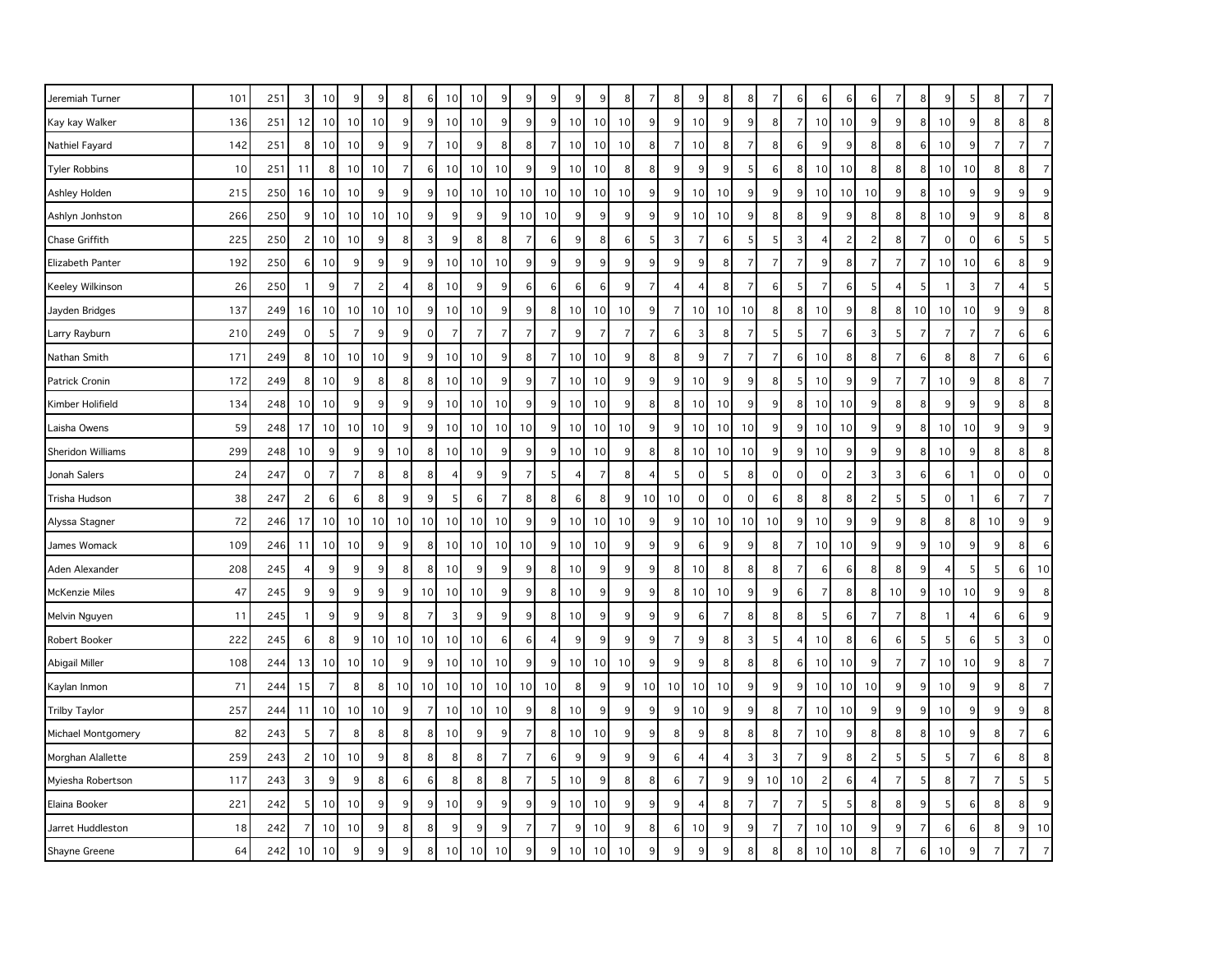| Abby Barnett         | 217 | 241 | $\overline{4}$ | 9               | 9               | 8  | 8               | -7             | 10 | 10              | 9              | 8               |                | 10             | 10             | 9                | 8              | 8              | 9                        | 9                | 8              | 8              | 7              | 9               | 8              | 8              |                | 7              | 9               |             | 9              | 8 <sup>2</sup> | 5                |
|----------------------|-----|-----|----------------|-----------------|-----------------|----|-----------------|----------------|----|-----------------|----------------|-----------------|----------------|----------------|----------------|------------------|----------------|----------------|--------------------------|------------------|----------------|----------------|----------------|-----------------|----------------|----------------|----------------|----------------|-----------------|-------------|----------------|----------------|------------------|
| Gage Boyd            | 206 | 241 | 8              | 9               | 9               | 9  | $\overline{9}$  | 9              | 10 | 10              | 10             | $\overline{9}$  | $\overline{7}$ | 10             | 8 <sup>1</sup> | 8 <sup>1</sup>   | 8              | 8 <sup>1</sup> | 10                       | 10               | 8              | 8              | $\overline{7}$ | $\overline{9}$  | $\overline{7}$ | 6              | $6 \mid$       | 5              | 10              | 10          | 9              | 8 <sup>1</sup> | $\overline{7}$   |
| Justin Rayborn       | 240 | 241 | $\overline{c}$ | 8               | 9               | 9  | 9 <sub>o</sub>  | 8              | 9  | 9               | 9              | 10              | 8              | 10             | 9              | 9                | 9              | 8              | 9                        | $\boldsymbol{9}$ | 9              | 6              | 5              | 9 <sub>o</sub>  | 9              | 8              | 8 <sup>1</sup> | 3              | 8               | 6           | $\,6$          | $6 \mid$       | 5                |
| Rebecca Warren       | 250 | 241 | 9              | 10              | 10              | 9  | 9               | 9              | 10 | 10              | 9              | 9               | q              | 10             | 10             | 10               | 9              | 9              | 9                        | 9                | 9              | 9              | 8              | 9               | 8              | 8              | 8              | $\overline{7}$ | 10 <sup>1</sup> | 10          | 9              | 9              | $\overline{7}$   |
| Kenneth Retumban     | 176 | 240 | $\overline{c}$ | 9               | 8               | 6  | $6 \mid$        | 6              | 9  | 8               | 7              | 4               | 2              | 10             | 9              | 7                | 7              | 7              | $\overline{0}$           | $\overline{4}$   | 8              | 9              | 6              | $\overline{0}$  | $\overline{4}$ | 3              | 7              | 8              | 10              | 9           | 5              | 5              | $\overline{4}$   |
| Avery Duncan         | 196 | 239 | 3              | 9               | 9               | 9  | 8 <sup>1</sup>  | 6              | 9  | 9               | 8              | $\overline{7}$  | 6              | 10             | 10             | $\overline{9}$   | 9              | 8              | 3                        | 9                | 8              | 6              | $\overline{7}$ | $6 \mid$        | 6              | 8              | 8              | 8              | 10              | 9           | $\overline{7}$ | 8 <sup>1</sup> | 5 <sup>1</sup>   |
| Keiwa Higuchi        | 9   | 239 | 11             | 9               | 9               | 9  | 9               | 8              | 10 | 10              | $9\,$          | 9               | 9              | 10             | 10             | 10               | 10             | 9              | 10                       | $\boldsymbol{9}$ | 9              | 8              | 8              | 10 <sup>1</sup> | 10             | 10             | 9 <sub>o</sub> | 9              | 10              | 9           | 8              | 8              | $\overline{7}$   |
| Kyle Dement          | 115 | 239 | 3              | $\overline{7}$  | 8               | 8  | 9               | 9              | 9  | 9               | 9              | 9               | 9              | $\overline{7}$ | 8              | 8                | 9              | 9              | $\overline{\phantom{a}}$ | 8                | 8              | 9 <sub>0</sub> | 10             | 5 <sup>1</sup>  | 8              | 8              | 10             | 10             | 5               | 6           | $\overline{7}$ | $\overline{7}$ | 8                |
| Trystan Turnad       | 279 | 239 | 10             | 10              | 10              | 10 | 9 <sup>1</sup>  | 9              | 6  | 7               | 9              | 9               | 10             | 10             | 9              | 9                | 9              | 8              | 10                       | 9                | 9              | 8              | 8              | 10 <sup>1</sup> | 10             | 9              | 8 <sup>1</sup> | $\overline{7}$ | 9               | 10          | 10             | 9              | 9                |
| Ashleigh Armstrong   | 219 | 238 | 6              | 10 <sup>1</sup> | 10              | 9  | 9 <sup>1</sup>  | 9              | 9  | 9               | 9              | 10 <sup>1</sup> | 10             | 9              | 9              | 9                | 9              | 9              | 10                       | 9                | 8              | 8              | 7              | 10              | 9              | 9              | 8              | 8              | 9               | 9           | 9              | 9              | 8                |
| Jennie Odom          | 158 | 237 | $\overline{7}$ | 8               | 9               | 9  | 10 <sup>1</sup> | 10             | 8  | 9               | 9              | 9               | 10             | 8              | 9              | 10               | 10             | 10             | 7                        | 8                | 8              | 9              | 10             | 8 <sup>1</sup>  | 8              | 8              | 9              | 9              | 6               | -7          | $\overline{7}$ | $\overline{7}$ | 9                |
| Lawton Rodgers       | 69  | 237 | 5              | 8               | 9               | 9  | 9               | 10             | 9  | 9               | 8              | 8               | 8              | 8              | 9              | 9                | 9              | $\overline{7}$ | 5                        | 6                | $\overline{7}$ | $\overline{7}$ | 9              | 10 <sup>1</sup> | 10             | $\overline{7}$ | $\overline{7}$ | $\overline{7}$ | 10 <sup>1</sup> | 10          | 9              | 8              | $\overline{7}$   |
| Millie Morse         | 162 | 237 | 5              | 5 <sub>5</sub>  | 10              | 9  | 10 <sup>1</sup> | 8              | 5  | 10              | 9              | 9               | 8              | 10             | 9              | $\overline{9}$   | 9              | 8              | $\overline{c}$           | 6                | $\overline{7}$ | 9              | 10             | $\overline{0}$  | $\overline{1}$ | 5              | 8 <sup>1</sup> | 9              | $\mathbf 0$     | $\Omega$    | $\mathbf 0$    | 2              | $\overline{7}$   |
| Aubree Britt         | 33  | 236 | 12             | 8               | 9               | 9  | 9               | 10             | 10 | 9               | 9              | 9               | 9              | 8              | 8              |                  | 10             | 10             | 10                       | 10               | 9              | 9              | 9              | 10 <sup>1</sup> | 10             | 10             | 9              | 8              | 10              | 10          | 10             | 9              | 8                |
| Shawn Wang           | 200 | 236 | 11             | 10              | 9               | 9  | 8 <sup>1</sup>  | 8              | 8  | 8               | 9              | 10 <sup>1</sup> | 10             | 10             | 10             | 10 <sup>1</sup>  | 10             | 9              | $\overline{7}$           | 8                | $\overline{9}$ | 10             | 10             | 10              | 8              | $\overline{7}$ | $\overline{7}$ | 6              | 10              | 9           | 9              | 9              | 6                |
| Harleigh Abernathy   | 133 | 235 | 13             | 10 <sup>1</sup> | 10 <sup>1</sup> | 10 | 10 <sup>1</sup> | 9              | 10 | 10 <sup>1</sup> | 10             | 9               | 9              | 10             | 10             | 10               | 9              | 9              | 10                       | 9                | 9              | 9              | 8              | 9               | 9              | 8              | 8              | 8              | 10              | 10          | 9              | 9              | $\overline{9}$   |
| Savone Thibodeaux    | 61  | 235 | $\overline{c}$ | $\overline{7}$  | 8               | 8  | 8 <sup>1</sup>  | 9              | 7  | 7               | 8              | 8               | q              | 10             | 8              | 8                | 9              | 9              | $\overline{4}$           | $\overline{7}$   | 7              | 8              | 9              | $\overline{5}$  | 8              | 8              | 8              | 9              | 10              | 9           | 8              | 8 <sup>2</sup> | 8                |
| <b>Trey Simpson</b>  | 177 | 235 | 14             | 10 <sup>1</sup> | 10              | 9  | 8 <sup>1</sup>  | 9              | 9  | 9               | 10             | 10              | 10             | 10             | 10             | 9                | 9              | 9              | 10                       | 10               | 10             | 9              | 9              | 10 <sup>1</sup> | 10             | 10             | 10             | 8              | 9               | 9           | 9              | $\overline{7}$ | $\overline{7}$   |
| Zoie Dear            | 135 | 235 | 9              | 10 <sup>1</sup> | 9               | 9  | $\overline{9}$  | 8              | 10 | 10              | 9              | 8               | 8              | 10             | 10             | 9                | 8              | 8              | 9                        | 8                | 7              | 6              | 9              | 10              | 10             | 10             | 8              | $\overline{7}$ | 10              | 8           | 8              | 8 <sup>°</sup> | $\overline{7}$   |
| Kenleigh Magee       | 130 | 234 | 8              | 10              | 10 <sup>1</sup> | 10 | 9               | 8              | 10 | 10              | 9              | 9               | 9              | 10             | 10             | 9                | 9              | 8              | 9                        | 9                | 9              | 8              | $\overline{7}$ | 9               | 9              | 9              | 8              | 8              | 10              | 9           | 9              | 8              | 8                |
| <b>Tanner May</b>    | 152 | 234 | $\overline{c}$ | 10              | 9               | 9  | 9               | 8              | 9  | 9               | 8              | 8               | 7              | 9              | 9              | 9                | 9              | $\overline{7}$ | 10                       | 9                | 9              | 8              | $\overline{7}$ | 9               | 9              | 8              | $\overline{7}$ | 6              | 8               | 8           | 8              | $\overline{7}$ | 6                |
| Hayden Watts         | 139 | 232 | 19             | 10              | 10 <sup>1</sup> | 10 | 10 <sup>1</sup> | 10             | 10 | 10              | 10             | 10              | 9              | 10             | 10             | 10               | 10             | 9              | 10                       | 10               | 10             | 9              | 9              | 9               | 9              | 9              | 9              | 8              | 10              | 10          | 10             | 9              | 9                |
| Seth Sparks          | 66  | 232 | $\mathbf 0$    | 9               | 8               | 8  | $\overline{7}$  | $\overline{1}$ | 9  | 4               | 5              | 4               | 3              | 9              | 9              | 6                | $\overline{7}$ | 5              | $\overline{0}$           | 5                | $\overline{7}$ | 3              | 0              | $6 \mid$        | $\overline{4}$ | 4              | 6              | $\mathbf 0$    | $\overline{7}$  | $\mathbf 0$ | $\overline{4}$ | $\overline{3}$ | 3                |
| <b>Andrew Purser</b> | 78  | 231 | 12             | 10              | 10              | 9  | 9               | 8              | 10 | 10              | 9              | 9               | 9              | 10             | 10             | 9                | 9              | 9              | 10                       | 10               | 9              | 8              | 8              | 10 <sup>1</sup> | 10             | 9              | 8              | 8              | 10 <sup>1</sup> | 10          | 9              | 9 <sup>°</sup> | 8                |
| Ashley Milner        | 23  | 231 | $\overline{1}$ | 9               | 9               | 5  | $\overline{7}$  | $\overline{1}$ | 3  | 2               | $\mathbf 0$    | 5               | 3              | $\overline{4}$ | 10             | $6 \overline{6}$ | 9              | 7              | $\mathbf 0$              | $\mathbf 0$      | $\mathbf{0}$   |                | 5              | 9               | $\mathbf 0$    | $\mathbf 0$    |                | $\mathbf 0$    | $\overline{7}$  | 6           | 3              | $\mathbf{2}$   | 5                |
| <b>Brandi Neal</b>   | 218 | 231 | 5              | 10              | 9               | 9  | $\overline{9}$  | $\overline{7}$ | 10 | 9               | 8              | 8               | 8              | 9              | 9              | $\overline{9}$   | 9              | 9              | 9                        | 8                | 8              |                | 5              | 10 <sup>1</sup> | 10             | $\overline{7}$ | $\overline{7}$ | 9              | 10              | 9           | 8              | $\overline{7}$ | $6 \overline{6}$ |
| Fatima Bracamonte    | 7   | 230 | 3              | 9               | 10              | 9  | 8 <sup>1</sup>  | 8              | 10 | 9               | 8              | 8               | 7              | $\overline{7}$ | $\overline{7}$ | 9                | 9              | 8              | 10                       | 9                | $\overline{7}$ | 6              | $\overline{4}$ | $\overline{0}$  | 8              | 8              | 8              | 9              | 9               | q           | 8              | 8 <sup>1</sup> | 8                |
| Chloe Broadwater     | 51  | 229 | 16             | 10              | 10              | 10 | 9               | 9              | 10 | 10              | 9              | 9               | 8              | 10             | 10             | 10               | $9\,$          | $\overline{7}$ | 10                       | 10               | 10             | 9              | 8              | 10 <sup>1</sup> | 10             | 9              | 9              | 9              | 10 <sup>1</sup> | 10          | 10             | 9              | 8                |
| Parker Hawkes        | 204 | 229 | 3              | 6               | 8               | 9  | 9               | 10             | 8  | 6               | 8              | 9               | q              | 8              | 10             | 10               | 9              | 6              | $\overline{4}$           | 5                | 6              | 7              | 8              | $\overline{2}$  | $\overline{4}$ | $\overline{7}$ | $\overline{7}$ | 8              | 2               |             | $\overline{7}$ | $\overline{7}$ | $\overline{7}$   |
| Madison kirkbride    | 262 | 228 | 5              | 9               | 9               | 9  | 9               | $\overline{7}$ | 10 | 9               | 9              | 9               | 7              | 10             | 9              | $\overline{9}$   | 9              | 7              | 10                       | 9                | 9              | 9              | 8              | 9               | 9              | 9              | 9              | 8              | 10              | 10          | 9              | 8 <sup>1</sup> | 8                |
| Dylan Martin         | 228 | 227 | 3              | 9               | 9               | 9  | 10              | 5              | 9  | 9               | 9              | 10 <sup>1</sup> | 10             | 9              | 8              | $\overline{7}$   | $\overline{7}$ | 5              | 8                        | $\overline{7}$   | $\overline{4}$ | 4              |                | 9               | 9              | 8              | 6              | 5              | 9               | 8           | 8              | 3              | $\mathbf{2}$     |
| Derek Douglas        | 73  | 226 | 12             | 10 <sup>1</sup> | 10              | 9  | 9 <sup>1</sup>  | 8              | 10 | 10              | 9              | 9               | 9              | 10             | 10             | 9                | 9              | 8              | 10                       | 10               | $\overline{7}$ | 8              | $\overline{7}$ | 10 <sup>1</sup> | 10             | 9              |                | $\overline{7}$ | 10              | 9           | 10             | 8              | 8                |
| Lynae Risinger       | 32  | 225 | 5              | 10              | 10              | 9  | 8 <sup>1</sup>  | $\overline{7}$ | 9  | 8               | $\overline{7}$ | $\overline{7}$  | $\Omega$       | 10             | 9              | 9                | 9              | 7              | 10                       | 10               | 9              |                |                |                 | 5              | 8              | 8              | 8              | 9               |             | 8              |                | 3                |
|                      |     |     |                |                 |                 |    |                 |                |    |                 |                |                 |                |                |                |                  |                |                |                          |                  |                |                |                |                 |                |                |                |                |                 |             |                |                |                  |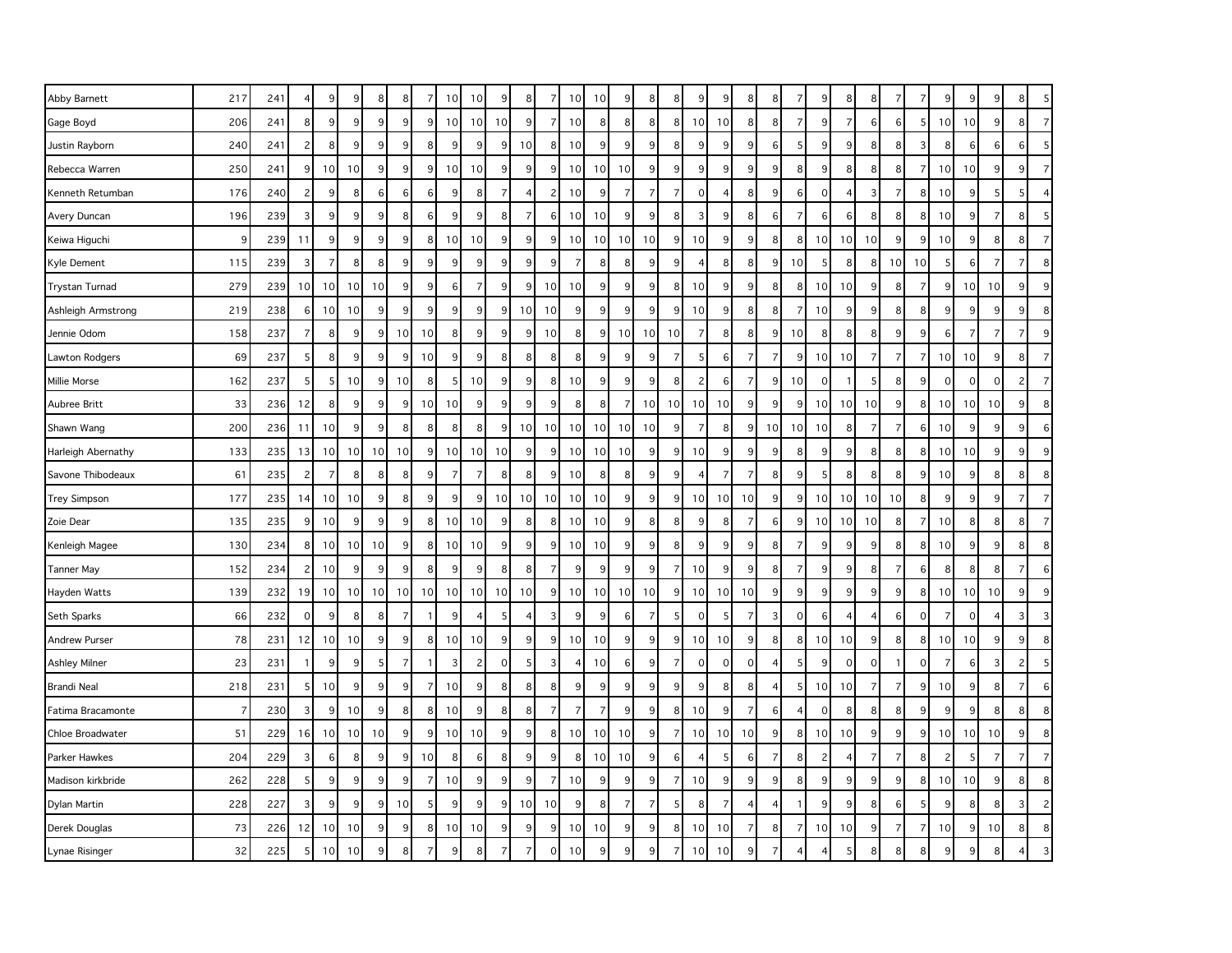| Dontrain Harris         | 86  | 224 | 10             | 8               | 8               | 9              | 10 <sup>1</sup> | 10             | 9  | 10 <sup>1</sup> | 10             | 10             | 8              | 10             | 10             | 10              | 9              | 9              | 9              | 9                | 9              | 8              | 8              | 10 <sup>1</sup> | 10             | 9              | 8               | 8              | 9               |                | 9              | 8              | 8                |
|-------------------------|-----|-----|----------------|-----------------|-----------------|----------------|-----------------|----------------|----|-----------------|----------------|----------------|----------------|----------------|----------------|-----------------|----------------|----------------|----------------|------------------|----------------|----------------|----------------|-----------------|----------------|----------------|-----------------|----------------|-----------------|----------------|----------------|----------------|------------------|
| <b>Taylor Henderson</b> | 238 | 224 | 3              | 9               | 9               | 8              | $6 \mid$        | 3              | 10 | 8               | 8              | 6              |                | 10             | 8              | 8               | $\overline{7}$ | 6              | 9              | 8                | 8              | 6              | 5              | 9               | 9              | 9              | 9               | 8              | 5               |                | $\overline{7}$ | 8 <sup>1</sup> | 10               |
| Christopher Smith       | 120 | 223 | 15             | 10              | 10              | 10             | 9 <sup>1</sup>  | 9              | 10 | 10              | 10             | 10             | 9              | 10             | 10             | 10 <sup>1</sup> | 10             | 9              | 10             | 10               | 10             | 9              | 9              | $\overline{9}$  | 9              | 9              | 9               | 8              | 10              | 9              | 9              | 9              | 9                |
| Hartman Marble-Wright   | 183 | 223 | $\overline{7}$ | 9               | 9               | 9              | 9               | 9              | 10 | 10              | 9              | 9              | 9              | 10             | 9              | 9               | 9              | $\overline{7}$ | g              | 8                | 8              | 8              | 8              | 10 <sup>1</sup> | 10             | 9              | 9               | 8              | 10 <sup>1</sup> | 10             | 8              | 8              | 6                |
| Sam McCleary            | 67  | 223 | $\overline{c}$ | $\mathbf{2}$    | 3               | 9              | 10              | 8              | 7  | 7               | $\overline{7}$ | 8              | 6              | $\mathbf 0$    | 5              | 9               | 9              | 8              | 4              | 7                | 8              | 8              | 10             | $\overline{5}$  | 9              | 9              | 3               | 3              | $\overline{7}$  | 7              | $\mathbf{1}$   | 5              | 5                |
| Sumner Roberson         | 15  | 223 | 8              | 10 <sup>1</sup> | 10              | 9              | 8 <sup>1</sup>  | 8              | 10 | 10              | 9              | 9              | 7              | 10             | 10             | 9               | 9              | 8              | 10             | 9                | 9              | 8              | 8              | 9               | 9              | 9              | 8               | 6              | 10              | 9              | 9              | $6 \mid$       | $5\overline{5}$  |
| Yulianna Jimenez        | 68  | 223 | 13             | 10              | 10              | 10             | 9 <sup>1</sup>  | 8              | 10 | 9               | 9              | 9              | 7              | 10             | 10             | 10              | 9              | 9              | 10             | 10               | 9              | 9              | 8              | 10 <sup>1</sup> | 10             | 10             | 9 <sub>l</sub>  | 8              | 10              | 9              | 9              | 9              | 8                |
| Kalynn Tolbird          | 216 | 222 | 6              | $\overline{7}$  | 9               | 9              | 9               | 10             | 10 | 9               | 9              | 8              | ε              | 9              | 9              | 9               | 9              | 10             | 9              | 8                | 8              | $\overline{7}$ | 6              | 5               | 9              | 9              | 10 <sup>1</sup> | 10             | $\overline{c}$  | Е              | $\overline{7}$ | 8              | 10               |
| <b>Andrew Castle</b>    | 146 | 221 | $\overline{4}$ | 10 <sup>1</sup> | 10              | 8              | $\overline{7}$  | 6              | 9  | 8               | 8              | 8              | 7              | 10             | 9              | 9               | 9              | 9              | 9              | 9                | 8              | 8              | 7              | $\overline{9}$  | 8              | 7              | 6               | -5             | 10              | 9              | 9              | 8              | 6                |
| Emma Lewis              | 173 | 221 | 3              | $\overline{7}$  | $\overline{7}$  |                | 8 <sup>1</sup>  | 8              | 10 | 9               | $\overline{7}$ | 9              |                | 9              | 9              |                 | $\overline{7}$ |                | 10             | 9                | 8              | 7              | $\overline{7}$ | 10              | 5              | 5              |                 |                |                 |                | $\overline{7}$ | 9              | 9                |
| Grace Ann Alexander     | 220 | 221 | 8              | 9               | 9               | 9              | $\overline{7}$  | $\overline{7}$ | 9  | 9               | 8              | 8              | 6              | 10             | 10             | 9               | 8              | 6              | 10             | 10               | 10             | 9              | 8              | 10              | 9              | 8              | 8 <sup>1</sup>  | 6              | 10              | 10             | 9              | 8              | $\overline{7}$   |
| Ricardo Gomez           | 207 | 221 | 3              | 10              | 9               | 9              | 8 <sup>1</sup>  | 6              | 9  | 8               | 8              | $\overline{7}$ | 7              | 10             | 9              | 9               | 8              | $\overline{4}$ | -1             | 6                | 7              | 8              | 8              | $\overline{0}$  | 5              | 6              | 8 <sup>1</sup>  | 10             | 9               | 8              | 5              | 4              | $\overline{4}$   |
| <b>Brittney Brown</b>   | 53  | 220 | 7              | 9               | 9               | 10             | 8 <sup>1</sup>  | 8              | 10 | 10              | 9              | $\overline{7}$ | 6              | 9              | 9              | 10              | 8              | 5              | 9              | 10               | 10             | $\overline{7}$ | $\overline{7}$ | $6 \mid$        | 6              | 6              |                 | 8              | 10 <sup>1</sup> | 9              | 8              | 7              | 6                |
| Chris Evans             | 165 | 220 | 17             | 10 <sup>1</sup> | 9               | 9              | 9               | 9              | 10 | 10 <sup>1</sup> | 10             | 9              | 9              | 10             | 10             | 10 <sup>1</sup> | 10             | 10             | 10             | 10               | 10             | 9              | 9              | 10 <sup>1</sup> | 10             | 10             | 9               | 9              | 10              | 10             | 9              | 9              | 8                |
| Forest Woods            | 83  | 220 | $\overline{4}$ | 9               | 9               | 10             | 8 <sup>1</sup>  | 8              | 8  | 8               | 8              | $\overline{7}$ | 7              | 10             | 10             | 8               | 8              | 8              | 6              | 7                | 7              | 9              | $\overline{4}$ | 8               | $\overline{7}$ | 9              | 9               | 3              | 9               | 9              | 10             | 8 <sup>°</sup> | 6                |
| <b>Brandon Wallace</b>  | 50  | 219 | 3              | 5               | 10              | 8              | 8 <sup>1</sup>  | 8              | 9  | 10              | 8              | 9              | 9              | 9              | 9              | 10              | 8              | 6              | 4              | 8                | $\overline{c}$ | -5             | 3              | $\overline{9}$  | 8              | 8              | 7               | 6              | 8               | 9              | $\overline{7}$ | $\overline{c}$ | $\overline{2}$   |
| Hunter Stewart          | 252 | 219 | 11             | 9               | 9               | 9              | 9 <sup>1</sup>  | 10             | 10 | 10              | 10             | 9 <sub>o</sub> | 9              | 10             | 10             | 10              | 10             | 9              | $\overline{7}$ | $\overline{7}$   | 8              | 8              | 10             | 8 <sup>1</sup>  | 8              | 9              | 10              | 10             | 5               | 7              | 8              | 9              | 9                |
| Mica Hall               | 81  | 219 | 9              | 9               | 9               | 9              | $\overline{7}$  | $\overline{7}$ | 10 | 10              | $9\,$          | 8              | 8              | 9              | 9              | $\overline{9}$  | 8              | $6 \mid$       | 10             | 10               | 10             | 8              | $\overline{7}$ | 10 <sup>1</sup> | 10             | 10             | 9               | 9              | 10              | 9              | 8              | $\overline{7}$ | 6                |
| Iman Lawson             | 60  | 218 | 9              | 10 <sup>1</sup> | 10              | 9              | 9               | 8              | 10 | 10 <sup>1</sup> | 10             | 10             | 8              | 10             | 9              | 9               | 9              | 8              | 9              | 9                | 9              | 8              | 7              | 10              | 10             | 8              | 8               | $\overline{7}$ | 9               | 9              | 8              | 8 <sup>1</sup> | 3                |
| Nathan Davis            | 188 | 217 | $\overline{c}$ | 8               | 9               | 9              | 9 <sup>1</sup>  | 9              | 6  | 8               | 8              | 9              | 10             | $\overline{7}$ | 8              | 8               | 9              | 10             | 4              | 8                | 7              | 9              | 9              | $\overline{7}$  | 8              | 9              | 9               | 9              | 5               | 8              | 8              | 8              | 8                |
| <b>Austin Walls</b>     | 256 | 216 | 5              | 9               | 9               | 9              | 8 <sup>1</sup>  | $\overline{7}$ | 10 | 9               | 8              | $\overline{7}$ | 7              | 10             | 10             | 10              | 10             | 9              | 6              | 9                | 9              | 8              | 8              | 5               | $\overline{7}$ | 8              | 9               | 9              | 6               | 6              | 5              | 8              | 8                |
| Kaylan Hall             | 201 | 216 | $\overline{c}$ | 10              | 9               | 9              | 8 <sup>1</sup>  | $\overline{7}$ | 8  | 9               | 8              | 8              | $\overline{ }$ | $\overline{7}$ | 8 <sup>2</sup> | 8               | 7              | 7              | 10             | $9\,$            | $\overline{7}$ | 4              |                | 8 <sup>1</sup>  | $\overline{7}$ | $\overline{7}$ | 5               | 5              | 8               | 3              | 8              | 3              | $\overline{4}$   |
| Lonnie Broom            | 239 | 216 | $\overline{c}$ | 9               | $\overline{7}$  | $\overline{7}$ | $\overline{7}$  | 6              | 10 | 9               | 8              | 8              | 7              | 10             | 9              | $\overline{7}$  | $\overline{7}$ | 6              | 3              | 5                | 8              | 8              | 9              | $6 \mid$        | 6              | 9              | $\overline{7}$  | $\overline{7}$ | 6               | 9              | 9              | 8 <sup>1</sup> | $\mathbf{0}$     |
| Miya Robbins            | 21  | 214 | 5              | 8               | 8.              | 9              | 9               | 9              | 9  | 9               | 9              | 10             | 8              | 10             | 10             | 10              | 9              | 7              | 9              | 9                | 6              | 6              | 6              | 10 <sup>1</sup> | 7              | 8              | 8               | 8              | 9               | 9              | 7              | 8              | 5                |
| Dylan Harris            | 255 | 213 | $\overline{7}$ | 9               | 9               | $\overline{7}$ | 7               | 6              | 10 | 10              | 9              | 9              | 8              | 10             | 10             | 10              | 9              | 9              | 10             | 9                | 9              | 7              | 6              | 9               | 9              | $\overline{7}$ | 8               | $\overline{4}$ | 10              | q              | 9              | 7              | $6 \overline{6}$ |
| Yasmeen Bryant          | 62  | 212 | $\overline{7}$ | 10              | 9               | 9              | 8 <sup>1</sup>  | 8              | 10 | 9               | 9              | 8              | 8              | 10             | 10             | 10              | 9              | 9              | 10             | $\boldsymbol{9}$ | 8              | 8              | 5              | 8 <sup>1</sup>  | 8              | 8              | $\overline{7}$  | $\overline{7}$ | 10              | 9              | $9\,$          | 8              | 6                |
| Leslie Broom            | 247 | 211 | 8              | 10              | 10              | 9              | 8 <sup>1</sup>  | 9              | 6  | 8               | 9              | 10             | 10             | 8              | 9              | 9               | 10             | 10             | $\overline{7}$ | $\overline{7}$   | $\overline{7}$ | 8              | 10             | $\overline{7}$  | $\overline{7}$ | 8              | 8               | 8              | 8               | 8              | 8              | $\overline{7}$ | 10               |
| Ashton Van Cleave       | 265 | 210 | 15             | 10 <sup>1</sup> | 10 <sup>1</sup> | 10             | 10 <sup>1</sup> | 9              | 10 | 10 <sup>1</sup> | 10             | 9              | 9              | 10             | 10             | 9               | 9              | 8              | 10             | 9                | 9              | 9              | 7              | 8 <sup>1</sup>  | 9              | 10             | 10 <sup>1</sup> | 10             | 9               | 10             | 9              | 9              | 10               |
| Michael Hall            | 80  | 210 | $\overline{c}$ | 8               | 8               | 7              | $\overline{7}$  | $\overline{7}$ | 10 | $\overline{7}$  | $\overline{7}$ | $\overline{7}$ | 8              | $\overline{4}$ | 9              | 8               | 8              | 7              | 9              | 8                | 8              | 8              | 5              | 9               | 9              | 6              | 8               | -5             | 10              | 9              | 8              | 8              | $\overline{7}$   |
| Karli Reynolds          | 224 | 209 | 12             | 10 <sup>1</sup> | 10              | 9              | 9               | 8              | 10 | 9               | $9\,$          | 9              | 9              | 10             | 10             | 10              | 8              | 8              | 10             | 10               | 9              | 9              | 9              | 10 <sup>1</sup> | 10             | 9              | 9 <sub>o</sub>  | 8              | 10              | 10             | 9              | 8 <sup>1</sup> | 8                |
| Myles King              | 17  | 209 | 6              | 10              | 10              | 10             | 9               | $\overline{7}$ | 10 | 9               | 8              | 8              | 6              | 10             | 9              | 9               | $\overline{7}$ | $\overline{7}$ | 9              | 9                | 8              | 8              | 5              | 9               | 9              | 9              | $\overline{7}$  | 5              | 10              | 9              | 8              | 8 <sup>1</sup> | $\overline{7}$   |
| Tierra Johnson          | 27  | 208 | 2              | 10              | 7               | $\overline{7}$ | 8 <sup>1</sup>  | $\overline{4}$ | 8  | 8               | 8              | $\overline{7}$ | 7              | 8              | 8              | $\overline{9}$  | 9              | 10             | 8              | 7                | 6              | 8              | $\overline{c}$ | 4               | $\overline{4}$ | 6              | 8               | 8              | $\mathbf 0$     | $\overline{c}$ | 6              | 7              | 8                |
| Kayla Langham           | 2   | 207 | 11             | 10              | 10              | 10             | 9               | 9              | 10 | 10              | 10             | 10             | 9              | 10             | 9              |                 | 9              | 8              |                | 9                |                | 8              | $\overline{7}$ | 10 <sup>1</sup> | 10             | 8              | 8               | 6              | 10              |                | q              |                |                  |
|                         |     |     |                |                 |                 |                |                 |                |    |                 |                |                |                |                |                |                 |                |                |                |                  |                |                |                |                 |                |                |                 |                |                 |                |                |                |                  |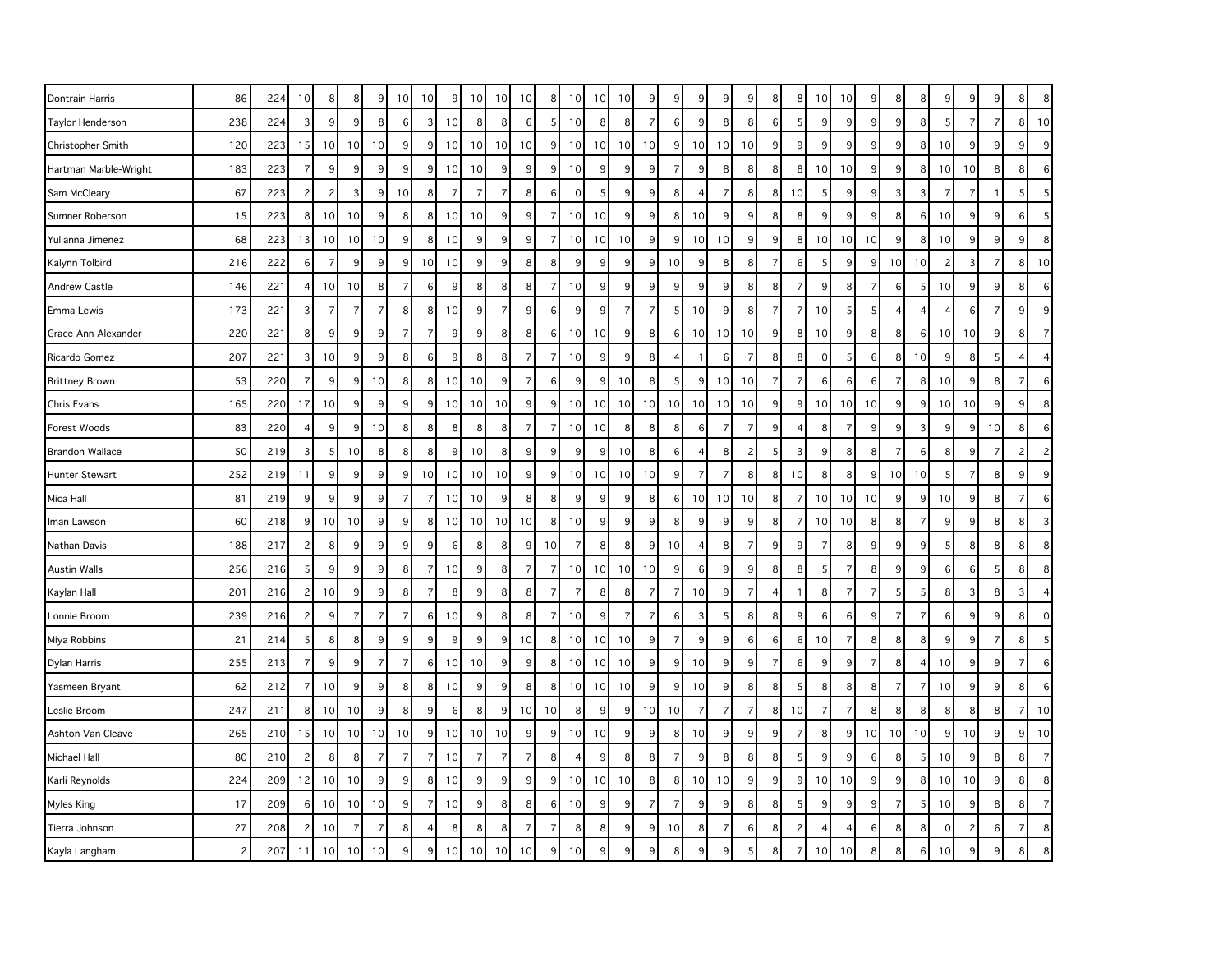| Destry Weatherspoon     | 203 | 205 | 16             | 10             | 10 <sup>1</sup>     | 10             | 10             | 9              | 10             | 10 <sup>1</sup> | 10             | 10 <sup>1</sup> | 9              | 10             | 10           | 10 | 9                     | 9              | 10             | 10               | 9              | 9 <sup>1</sup> | 8              | 10             | 9              | 9                   | 9              | 9               | 10 <sup>°</sup> | 10              | 9               | 9              | 8              |
|-------------------------|-----|-----|----------------|----------------|---------------------|----------------|----------------|----------------|----------------|-----------------|----------------|-----------------|----------------|----------------|--------------|----|-----------------------|----------------|----------------|------------------|----------------|----------------|----------------|----------------|----------------|---------------------|----------------|-----------------|-----------------|-----------------|-----------------|----------------|----------------|
| Amber Dugas             | 31  | 203 | 5              | 8              | 8                   | 9              | 9              | 10             | 8              | 8 <sup>1</sup>  | 9              | $\overline{9}$  | 10             | $\overline{7}$ | 8            | 9  | 9                     | 10             | $\overline{7}$ | 8                | 9              | 9 <sup>1</sup> | 10             | $\overline{9}$ | 9              | 9                   | 10             | 9               | 9               | 8 <sup>1</sup>  | 8               | 8              | $\overline{7}$ |
| Caleb davis             | 249 | 203 | $9\,$          | 10             | 10 <sup>1</sup>     | 10             | 10             | 9              | 10             | 9               | 9              | 9               | 9              | 10             | 10           | 9  | 9                     | 9              | 10             | $\boldsymbol{9}$ | 9              | 9 <sup>1</sup> | 8              | 10             | 9              | 9                   | $\overline{7}$ | $\overline{7}$  | 9               | 8 <sup>1</sup>  | 8               | 8              | 6              |
| Dewayne Holloway        | 214 | 203 | $\overline{4}$ | 8              | 8                   | 9              | 9              | 9              | $\overline{7}$ | 8 <sup>1</sup>  | 8              | 9               | 10             | 8              | 8            | 8  | 9                     | 10             | 6              | 8                | 9              | 9              | 10             | $\overline{0}$ | 5              | 5                   | 8 <sup>1</sup> | 10              | 9               | 9               | 9               | 8              | 8              |
| Carlton Young           | 16  | 202 | $\overline{c}$ | 9              | 9                   | 7              | $6 \mid$       | 5              | 9              | 9 <sup>1</sup>  | 9              | 8               | 8              | 10             | 10           | 9  | 9                     | 8              | 9              | 8                | 8              | $6 \mid$       | $\overline{4}$ | 9              | 6              | 6                   | $\vert$ 3      | 3               | 9               | 8 <sup>1</sup>  | 7               | 6              | 4              |
| Patrick Stoltz          | 140 | 202 | $\mathbf 0$    | 5              | $\overline{7}$      | 9              | 9              | 4              | $\overline{c}$ | 3               | 5              | 8               | 8              | 5              | 5            | 7  | 8                     | 9              | $\mathbf 0$    | $\overline{4}$   | 5              | $6 \mid$       | 9              | $\overline{0}$ | $\overline{3}$ | 5                   | $6 \mid$       | 9               | $\overline{c}$  | $6 \mid$        | 6               |                | 6              |
| Shelby Harrington       | 55  | 197 | $\mathbf 0$    | $\overline{7}$ | $\overline{7}$      | $\overline{7}$ | 5 <sub>l</sub> | 3              | 9              | 3 <sup>1</sup>  | $\,6$          | 4               | 0              | 5              | 6            | 9  | $\overline{7}$        | 8              |                | $\mathbf{1}$     | $\mathbf 0$    | $\Omega$       | $\mathbf 0$    | $\overline{0}$ | $\circ$        | $\mathsf{O}\xspace$ | $\circ$        | $\pmb{0}$       | 5               | $\circ$         | $\mathbf 0$     | $\mathbf 0$    | $\mathbf 0$    |
| Alana Jolly             | 186 | 195 | 13             | 10             | 10                  | 10             | 9              | 9              | 10             | 10 <sup>1</sup> | 10             | 10 <sup>1</sup> | 9              | 10             | 10           | 10 | 9                     | 9              | 10             | 9                | 9              | 9              | 8              | 10             | 9              | 9                   | 8 <sup>1</sup> | $\overline{7}$  | 10              | 9               | 9               | 9              | 8              |
| Kimberli Owen           | 28  | 194 | 6              | 10             | 10                  | 9              | 9 <sub>o</sub> | 8              | 10             | 9 <sup>1</sup>  | 9              | 8               | 6              | 10             | 10           | 9  | 9                     | 9              | 10             | 9                | 8              | 8              | 6              | 9              | 8              | 8                   | $6 \mid$       | $\overline{4}$  | 9               | $\overline{7}$  | 6               | 6              | 6              |
| <b>Alexis Carpenter</b> | 29  | 190 | $\overline{7}$ | 10             | 10                  | 9              | 8 <sup>1</sup> | 8              | 10             | 10 <sup>1</sup> | 10             | 9               | 8              | 9              | 9            | 9  | 9                     | 9              | 9              | 9                | 8              | 7              | $\overline{7}$ | 10             | 10             | 9                   | 8 <sup>1</sup> | 8               | 9               | 9               | 8               | 8              | $\overline{7}$ |
| Johnna Woodson          | 5   | 190 | 14             | 9              | 9                   | 9              | 9 <sub>l</sub> | 10             | 8              | 9 <sup>1</sup>  | 9              | 9               | 10             | 9              | 10           | 10 | 10                    | 10             | 9              | 9                | 9              | 8 <sup>1</sup> | 10             | 10             | 10             | 10                  | 10             | 9               | $\overline{7}$  | 9 <sup>1</sup>  | 10              | 10             | 10             |
| Sauny Sewell            | 178 | 190 | -1             | $\overline{7}$ | $\overline{7}$      | 9              | $\overline{9}$ | 10             |                | 8               | $\overline{7}$ | 6               | 6              | $\overline{7}$ | 8            | 8  | $\boldsymbol{\Delta}$ | 3              | $\Omega$       | 3                | $\overline{4}$ | 6              | 6              | 3              | 3              | 4                   | 5 <sup>1</sup> | 6               | 3               |                 | 5               | 9              | $\overline{7}$ |
| Margaret Branson        | 170 | 189 | $\mathbf 0$    | $\mathbf{1}$   | $\overline{1}$      | $\mathbf{1}$   | $\vert$        | $\mathbf 0$    | $\overline{7}$ | $\overline{4}$  | $\overline{c}$ | $\mathsf{O}$    | $\mathbf 0$    | $\overline{1}$ | $\mathbf{1}$ | -1 | 6                     | 6              |                | $\mathsf 3$      | $\mathsf{O}$   | $\Omega$       | $\mathbf 0$    | 4              | $\mathbf 0$    | $\mathsf{O}\xspace$ | $\circ$        | $\mathbf 0$     | 8               | $6 \mid$        | $\mathbf 0$     | 0              | $\mathbf 0$    |
| Shelbie Britt           | 199 | 189 | $\mathbf 0$    | $\circ$        | $\mathsf{O}\xspace$ | 3              | 5 <sup>1</sup> | $\overline{7}$ | $\mathbf 0$    | $\overline{0}$  |                | -1              | 4              | $\mathbf 0$    | -1           | 2  | $\overline{3}$        | 5              | 9              | $\mathbf 0$      | $\mathsf{O}$   | $\Omega$       | $\mathbf 0$    | 5              | $\overline{4}$ | $\mathbf{3}$        | $\circ$        | $\mathbf 0$     | 4               | 5               | $\overline{4}$  | 0              | $\mathbf{O}$   |
| Elijah Schwirian        | 169 | 188 | 3              | $\overline{4}$ | 6                   | 8              | 8 <sup>1</sup> | 9              | 4              | 4               | 8              | 9               | 10             | $\overline{4}$ | 6            | 6  | 8                     | 9              | 5              | $\overline{7}$   | $\overline{7}$ | 9 <sup>1</sup> | 10             | $\overline{7}$ | 9              | 9                   | 9 <sub>l</sub> | 10              | $\overline{7}$  | $\overline{7}$  | $\overline{7}$  | 9              | 8              |
| Sara Ricks              | 213 | 188 | 10             | 9              | 9                   | 9              | 10             | 10             | 10             | 10              | 9              | $\overline{9}$  | 9              | 10             | 10           | 9  | 9                     | 8              |                | $\overline{7}$   | 8              | 9              | 10             | $\overline{9}$ | 9              | 9                   | 8 <sup>1</sup> | $\overline{7}$  | 10              | 10 <sup>1</sup> | 10              | 8              | 8              |
| Kellie Lancaster        | 25  | 187 | $\overline{c}$ | 9              | $\overline{7}$      | $\overline{7}$ | $6 \mid$       | 8              | 9              | $\overline{7}$  | 8              | 8               | 7              | 10             | 9            | 9  | 8                     | $\overline{7}$ | 6              | $\mathbf{1}$     |                | 8 <sup>1</sup> | $\mathbf 0$    | 10             | $\overline{4}$ | $\mathbf{1}$        | $\mathbf{1}$   | 6               | 8               | 6               | 3               | $\overline{7}$ | $\overline{7}$ |
| Corey Davis             | 166 | 184 | $\mathbf 0$    | $\overline{4}$ | 4                   | 5              |                | $\mathbf 0$    | $\mathbf 0$    | 0               | $\overline{c}$ | $\overline{c}$  |                | $\mathbf 0$    | 0            | 6  | 8                     | 8              | $\mathbf 0$    | $\mathbf 0$      | $\mathbf 0$    | $\overline{c}$ | 3              | $\overline{0}$ | $\mathbf 0$    | $\overline{7}$      | $\circ$        | $\mathbf 0$     | $\mathbf 0$     | $\mathbf 0$     | $\mathbf 0$     | 0              | $\mathbf 0$    |
| Theresa Dahn            | 144 | 182 | $\overline{c}$ | 7              | 8                   | 8              | $\overline{9}$ | 10             | 9              | 9               | $\overline{c}$ | 2               | $\overline{c}$ | 8              | 9            | 9  | 9                     | 10             |                | 6                | 6              | 5              | $\overline{4}$ | $\overline{9}$ | $\overline{7}$ | $\overline{4}$      | 4 <sup>1</sup> | $\overline{c}$  | 6               | 6               | $\overline{4}$  | 7              | .5             |
| Hunter Berl             | 19  | 181 | 6              | 9              | 9                   | 8              | 8 <sup>1</sup> | $\overline{7}$ | 10             | 10 <sup>1</sup> | 10             | 8               | 8              | 10             | 9            | 9  | $\overline{7}$        | $\overline{7}$ | 10             | 9                | 8              | 7              | $\overline{4}$ | 10             | 9              | 8                   | $\overline{7}$ | 5               | 8               | 8               | $\overline{7}$  | 6              | $\Omega$       |
| Tessa Ayers             | 151 | 180 | 11             | 10             | 10                  | 9              | 8 <sup>1</sup> | 10             | 10             | 10              | 10             | 9               | 8              | 10             | 10           | 10 | 8                     | 8              | 10             | 10               | 8              | $\overline{7}$ | 6              | $\overline{9}$ | 9              | 8                   | $\overline{7}$ | $6\phantom{1}6$ | 9               | 9               | 9               | 8              | 8              |
| Will Hambric            | 65  | 180 | $\sqrt{3}$     | $\overline{7}$ | $\overline{7}$      | 8              | 9 <sub>o</sub> | 10             | 5              | 8 <sup>1</sup>  | 9              | 10 <sup>1</sup> | 9              | 8              | 8            | 9  | 9                     | 8              | 6              | 8                | 8              | 8 <sup>1</sup> | 10             | 5 <sup>1</sup> | 6              | 6                   | 8 <sup>1</sup> | 9               | 5               | 6               | $\overline{7}$  | $\overline{7}$ | $9$            |
| Array Huskey            | 3   | 179 | 11             | 10             | 10                  | 9              | 9              | 9              | 10             | 10 <sup>1</sup> | 10             | 9               | 9              | 9              | 9            | 10 | 10                    | 9              | 10             | 9                | 9              | 9              | 8              | $\overline{9}$ | 9              | 9                   | 9 <sup>1</sup> | $\overline{7}$  | 10              | 10              | 10              | 8              | $\overline{7}$ |
| John Michael            | 12  | 179 | $\overline{c}$ | 9              | 9                   | 8              | 8 <sup>1</sup> | 7              | 10             | 9               | 8              | $\overline{7}$  | 7              | 10             | 9            | 9  | $\boldsymbol{9}$      | 8              | 8              | 8                | 8              | 6              | $\overline{4}$ | 8              | 6              | $\overline{7}$      | 8 <sup>1</sup> | $\overline{7}$  | 9               | 8 <sup>1</sup>  | 8               | $\overline{7}$ | $\overline{7}$ |
| Ashley Baldwin          | 4   | 178 | $\overline{7}$ | 8              | 9                   | 10             | 10             | 10             | $\overline{7}$ | 7 <sup>1</sup>  | 9              | 9               | $\mathbf 0$    | 8              | 9            | 10 | 10                    | 10             | 5              | $\overline{7}$   | 8              | 8              | 5              | $6 \mid$       | 8              | 8                   | 9              | 10              | 6               | 9 <sup>1</sup>  | 9               | 9              | 9              |
| Davarius White          | 155 | 178 | $\overline{c}$ | $\overline{7}$ | 9                   | $\overline{7}$ | $6 \mid$       | 6              | $\overline{7}$ | $\overline{7}$  | 8              | 6               | $\overline{c}$ | 8              | 8            | 7  | $\overline{7}$        | 6              | 10             | 6                | 6              | 6 <sup>1</sup> | $\,6$          | $\overline{2}$ | $\mathbf 0$    | 9                   | 8 <sup>1</sup> | $\overline{4}$  | 10              | 8               | $6\phantom{1}6$ | 6              | $\overline{1}$ |
| Josh Pope               | 175 | 178 | 13             | 10             | 10                  | 10             | 9              | 9              | 10             | 10              | 9              | 9               | 9              | 10             | 10           | 10 | 10                    | 9              | 9              | 10               | 9              | 9              | 8              | 9              | 10             | 10                  | 8 <sup>1</sup> | 8               | 10              | 9               | 9               | 9              | $\overline{7}$ |
| James Thornton          | 159 | 175 | $\overline{c}$ | 9              | 9                   | $\overline{7}$ | $\overline{7}$ | 4              | 10             | 6               | $\overline{7}$ | $\overline{7}$  | 7              | 10             | 9            | 9  | 8                     | $\overline{7}$ | 9              | 9                | $\overline{7}$ | 6              |                | -5             | $\overline{4}$ | 3                   | 3              | $\overline{c}$  | 9               | 8               | $\overline{7}$  |                |                |
| Gebria Allen            | 20  | 174 | $\overline{7}$ | 10             | 10                  | 8              | 8 <sup>1</sup> | 8              | 10             | 10              | 9              | 8               | 7              | 10             | 9            | 8  | 8                     | 8              | 9              | 8                | 8              | $\overline{7}$ | 2              | 10             | 9              | 9                   | $\vert$        | 8               | 10              | 8 <sup>1</sup>  | $\overline{7}$  | $\overline{7}$ | 6              |
| John Hopkins            | 13  | 174 | 12             | 10             | 9                   | 9              | $\overline{9}$ | 8              | 10             | 10              | 10             | 10              | 9              | 10             | 10           | 10 | $\boldsymbol{9}$      | 8              | 10             | 10               | 9              | 9              | 8              | 10             | 9              | 8                   | 8 <sup>1</sup> | 8               | 10              | 9               | 8               | 8              | $\overline{7}$ |
| Wesley Boyd             | 264 | 173 | $\mathbf{1}$   | $\Omega$       | 6                   | 5              | 8 <sup>1</sup> | $\overline{7}$ | 4              | 6               | $\overline{c}$ | 10 <sup>1</sup> | $\Omega$       | $\mathbf 0$    | $\Omega$     | 8  | 6                     | 8              | $\Omega$       | $\Omega$         | $\overline{c}$ | 5              | $\overline{c}$ | $\Omega$       | $\mathbf 0$    | $\overline{7}$      | $\overline{5}$ | $\overline{4}$  | 8               | 6               | $\overline{4}$  | $\Omega$       | $\Omega$       |
| Alex Melcescu           | 248 | 172 | 6              | 6              | 8                   | 8              | 9              | 10             | 8              | 8               | 9              | 9               | 10             | 8              | 8            | 10 | 10                    | 10             | 6              | 6                | $\overline{7}$ |                | $9\,$          | $\overline{0}$ | 5              | 5                   | 8 <sup>1</sup> | 8               | $\mathbf 0$     | 5               | $\overline{7}$  | 9              | 10             |
| Rocky reid              | 226 | 168 | $\mathbf 0$    | $\mathbf{0}$   |                     | $\overline{c}$ | $6 \mid$       |                | $\Omega$       | $\Omega$        | $\Omega$       | $\Omega$        |                | $\mathbf 0$    | $\mathbf 0$  |    | $\overline{7}$        |                |                | 5                |                |                | 3              | 0              | $\mathbf{0}$   | 5                   | 6              | $\overline{7}$  | $\mathbf 0$     | $\Omega$        | 3               |                |                |
|                         |     |     |                |                |                     |                |                |                |                |                 |                |                 |                |                |              |    |                       |                |                |                  |                |                |                |                |                |                     |                |                 |                 |                 |                 |                |                |